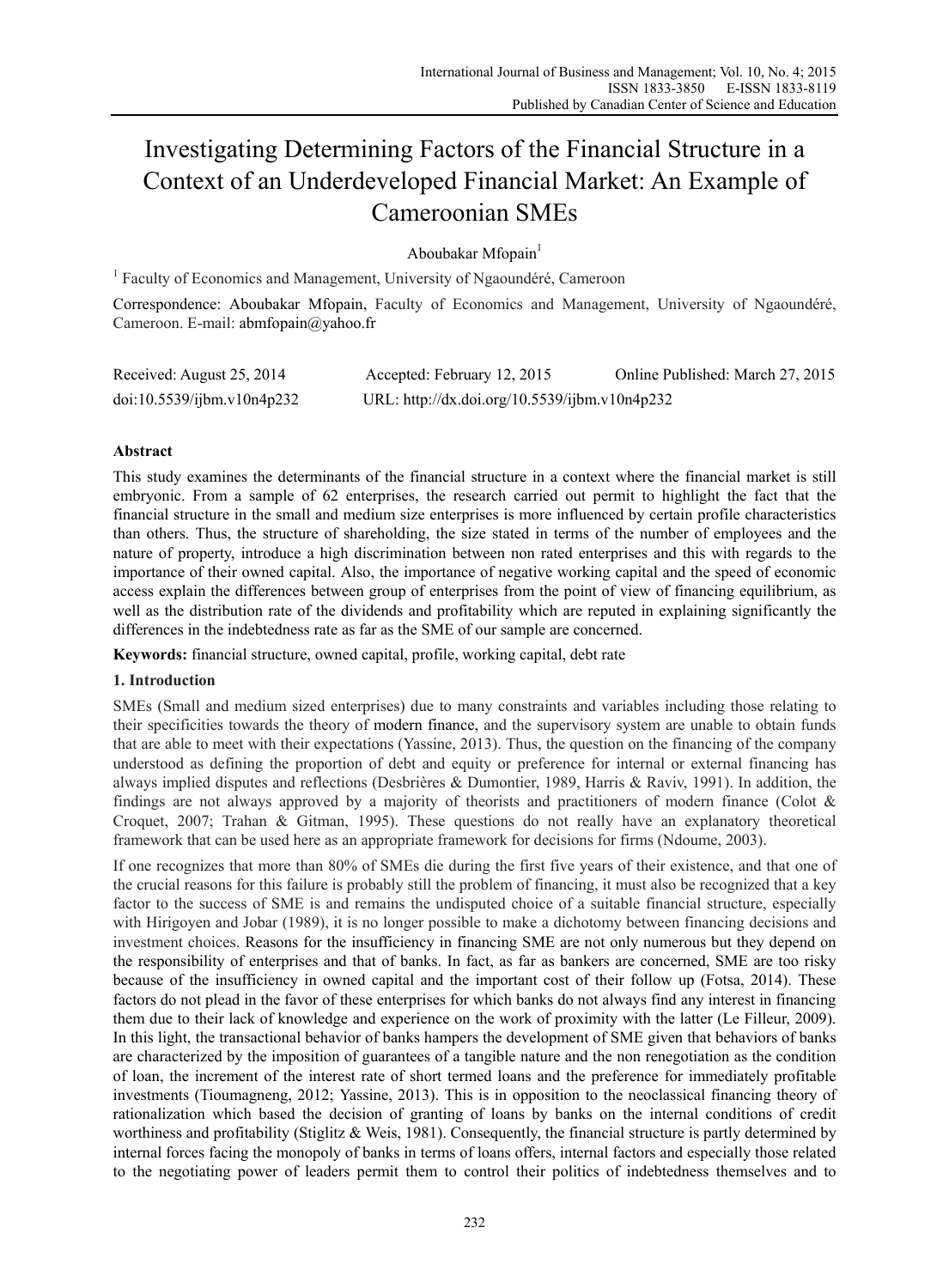undergo the opportunism of banks (Cordier & Sicsic, 1999).

In Cameroon, SME are a form of the most representative organization in the economic sphere, and the diversity of financial structures observed gives rise to the question on the rationality of the financing behavior of these firms. While the financial theory has gradually identified a whole series of internal determinants of the financing behavior of the enterprise, it also raised the importance or relevance of contextual and institutional differences. Moreover, these studies have focused, in most cases, on industrialized countries and in environments where there is a relatively efficient financial market and where financial systems are changing. Studies in this field in Africa are still non-existent or very few. It is inexorably that in this context the problem of maximizing of the value of the firm through a financing structure remains fully justified. In this sense, the search of explanatory factors of an optimum and proportional distribution between owned equity and borrowed fund still remains topical. However, several neo-classical and contemporary theories are much more built by highlighting factors that explain the financial structure and are still causing too much controversies and show inconsistencies in their adaptation to the case of SME. In fact, the classical approach of investment and financing which inspires the choice of a financing structure is developed in an accountant framework and lack a solid theoretical foundation. The theory of Miller and Modigliani since 1958 on its part is based on the concept of perfect market and depends on simplistic hypotheses. The first is difficult to be realized in a context of informational asymmetry and the second leads to a restriction of the reality of the maximization of the firm and of the double relation between the decision of financing and investment.

Moreover, if the empirical results generally observed most often seem to confirm the theoretical assumptions, only a few of them are orientated towards the test of an identified model (Rainelli-Le-Montagner, 1998). Therefore, the meaning and the sign of the impact of the determinants on the choice of a financial structure are not subject to a consensus.

From these multiple findings, one is entitled to ask himself a question like: what are the elements that at certain points, influence the choice of Cameroon SME between equity financing and/or borrowed funds, and especially in a context marked by the absence of a worthy financial market?

With regard to their specific characteristics, several questions are important for facilitating this research namely:

Are the factors affecting the choice of financial structure within Cameroonian companies related to their profile characteristics, operation or to certain levels of achievement in their performances? Which of these factors can help to explain differences in financial structure observed between these SME?

The purpose of this article is therefore based on the description of the interactions between the financial structure of a SME and elements helping to define it, or better, the analysis focused on the characteristic features of financing Cameroon SME.

#### **2. Theoretical and Methodological Framework**

This research is based on the deductive logic justified by the validation of a set of hypotheses. It is grounded on the verification and validation of a theoretical assumptions carefully constructed, based on the results of existing research in the field and in other contexts.

In general, the literature review suggests that the problem of choosing a financial structure is basically summarized in the definition of leverage or ratio between debt and equity in connection with the profile characteristics, operating business and profitability performance and growth of these latter. The assumptions used here are those which characterize the influence of these variables on the level of equity or debt of the companies concerned.

#### *2.1 Basic Assumptions and Hypotheses*

Different studies show that companies face difficulties and financial needs of nature and/or different intensities, depending on whether they are at one stage or another of their evolution. Studies of the National Fund for government contracts in France (1997) also show that the major problem of the survival of SME is related to financing, which is often associated with their age. From the empirical studies conducted by different authors, it is clear that there is a negative and statistically significant effect between firm's age and its level of financing debt (Bourdieu & Colin Sédillot, 1993; Johnson, 1997).

The company's age therefore appears as a factor likely to discriminate between Cameroonian SME, especially from the point of view of the proportion of equity in the global financial structure of these companies. In Cameroon as well as everywhere elsewhere, enterprises are financially constrained during the first five years covering their starting period. As time goes by, the profits become progressively important to supply their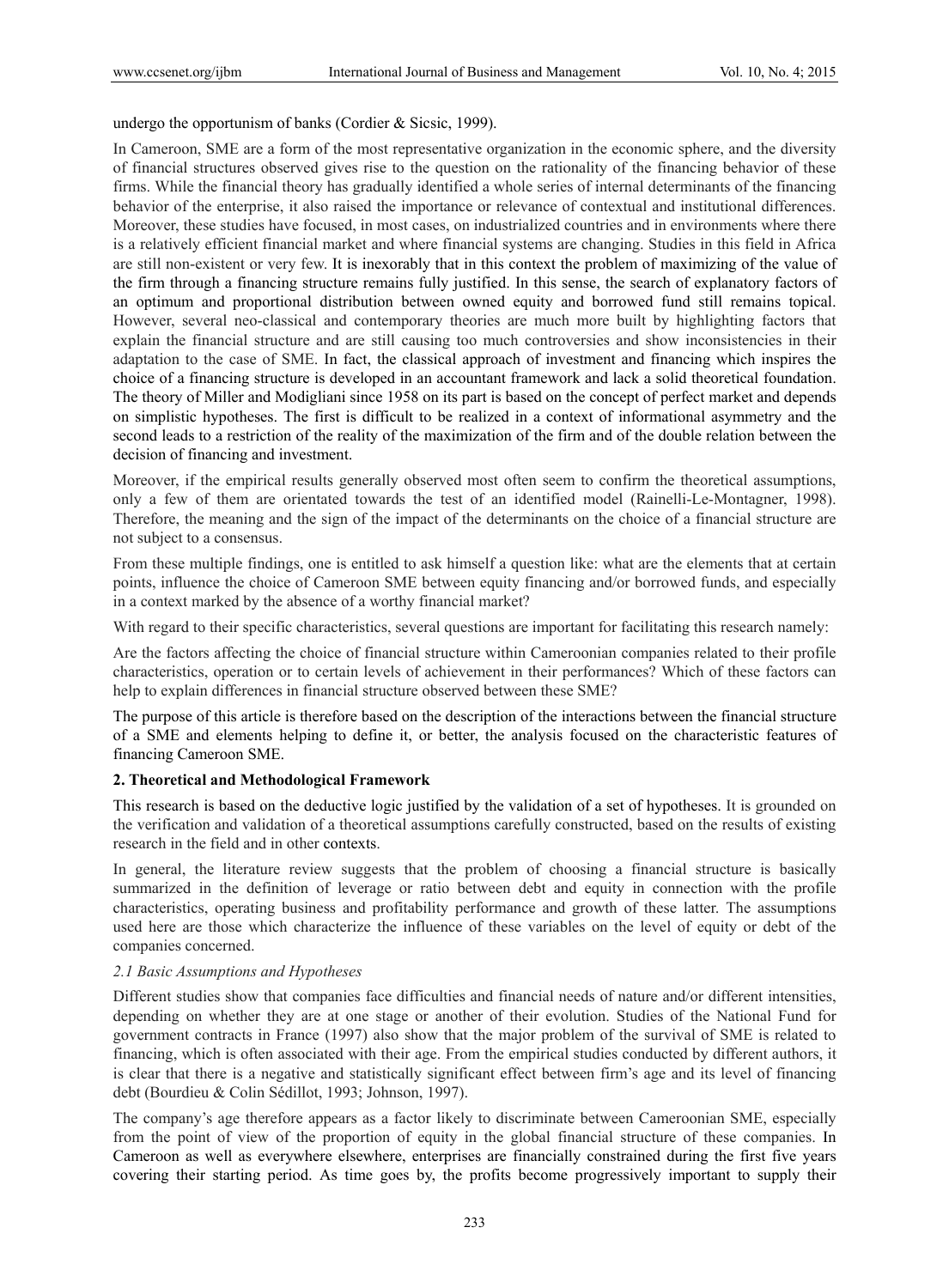self-financing and reserves and modify consequently the proportion of owned equity in connection with borrowed funds in their financing structure.

Moreover, the influence of the size of the firm on its debt level refers to extensive research. Empirical studies agree on the existence of a size effect on the financial structure. Many authors lead to a positive relationship between size (measured by turnover, the number of employees or total assets) and the use of leverage (Shuetrim et al., 1993; Bédué 1997; Gaud & Jani, 2002; Rajan & Zingales, 1995; Croquet et al., 2013) while others argue that the dosage between debt and equity depends to a large extent on the size (Dubois, 1985) or that this latter is negatively connected to the debt of very large companies (Malécot, 1982; Carpentier & Suret, 2000; Bourdieu & Sédillot, 1993; Johnson, 1997). In the same vein, Biais et al. (1995) show that the relationship between bank loans and firm size evolves according to an inverted V shape, reflecting the fact that smaller and larger firms borrow less from banks than average firms. Following the previous authors, Scott (1976) argues that the mixing of debt and equity depends largely on size. However, Remmers et al. (1974); Fontaine and Njiokou (1996) conclude rather to a lack of a relationship between size measured by the turnover and use of leverage. Studies conducted in France reveal that, whatever the criterion and stratum of size taken, firms suffer from a lack of capital. Redis (2002) shows that large firms are more diversified than small ones and can assume greater financial risks and therefore are more leveraged than the first ones.

The influence of the industry on the financial structure has no clear theoretical justification (Bias et al., 1995). However, the industry is a first approximation of the risk of business activity (Dubois, 1985). Similarly, the importance of financing needs depends on the degree of capital intensity of the industry. Furthermore, the technical and economic features of an area are likely to influence the financial structure of firms that abounds. We can thus say that the proportion of equity held by the Cameroonian SME vary according to their industry.

In connection with the risk of default and the presence of information asymmetries, the variables measuring the importance of safeguards in companies' balance sheets (fixed assets, payroll expenses, tangible assets) are positively related to debt ratios (Dubois, 1985; Bourdieu & Colin Sédillot, 1993; Bédué, 1997; De Jong & Van Dijk, 1998). Since Cameroonian SME as others elsewhere face difficulties obtaining loans for lack of guarantees and collaterals, their access to financing is therefore limited because of the size effect which leads to some unfavorable prejudices. The diagram proposed by the supporters of the hierarchical theory of financing according to which the SME give priority first to self-financing then borrowing, can be best adapted to their mode of financing. The size is therefore presented as an indicator of financial constraints according to (Fazzari et al., 1988). Financial combination in a financing structure depends therefore on the size of the enterprise concerned.

In the last group of factors are the structure and nature of the property that rely this time on the theoretical framework of the agency, its influence on the financial structure based on the work of Jensen and Meckling (1976). Indeed, as and when ownership is dispersed, control costs, customs clearance and residual costs are rising faster than the cost of debts. It then results that, beyond a certain threshold of dispersion of capital, the company will use more lenders than new shareholders. In addition, Harris and Raviv (1988) and Stulz (1998) showed that debt is an anti-takeover measure because it affects the distribution of voting power between managers and passive investors. We can also learn from the literature review that the intensity of control has an influence on the allocation between equity and debt (Pioncelot, 1999; Njiokou & Fontaine, 1996). Indeed, firms that are controlled by a family, a group without affinity or by financial institutions, do not have the same potentials concerning the use of debt (Charreaux, 1991; Bourdieu & Colin Sédillot, 1993; Allouche & Amann 1995; Sassenou, 1996). So, can we say therefore in the case of Cameroon, that the importance of equities of a SME depends on the nature of its property on the one hand, the number of shareholders and the intensity of the control on the other hand?

## **Finally, the level of equities of Cameroonian SME depends on its profile characteristics (H1). Four Sub-hypothesis arises from this main hypothesis:**

 $H<sub>1-1</sub>$  The age or period of life influences the level of own funds in Cameroon SME.

 $H<sub>1-2</sub>$  The size of the Cameroonian SME influences its level of equities.

 $H<sub>1-3</sub>$  The proportion of owned capital held by the SME varies with its activity sector.

H1-4 The importance of equities of a SME varies, depending on the nature of the capital property.

Moreover, the financial problems of the company (including reduced size) must be reconciled with the characteristics of its operations. These latter have an influence on the financing needs and direct or indirect effect on the financial structure. Indeed, the rotation of the economic assets depending on whether it is fast or slow has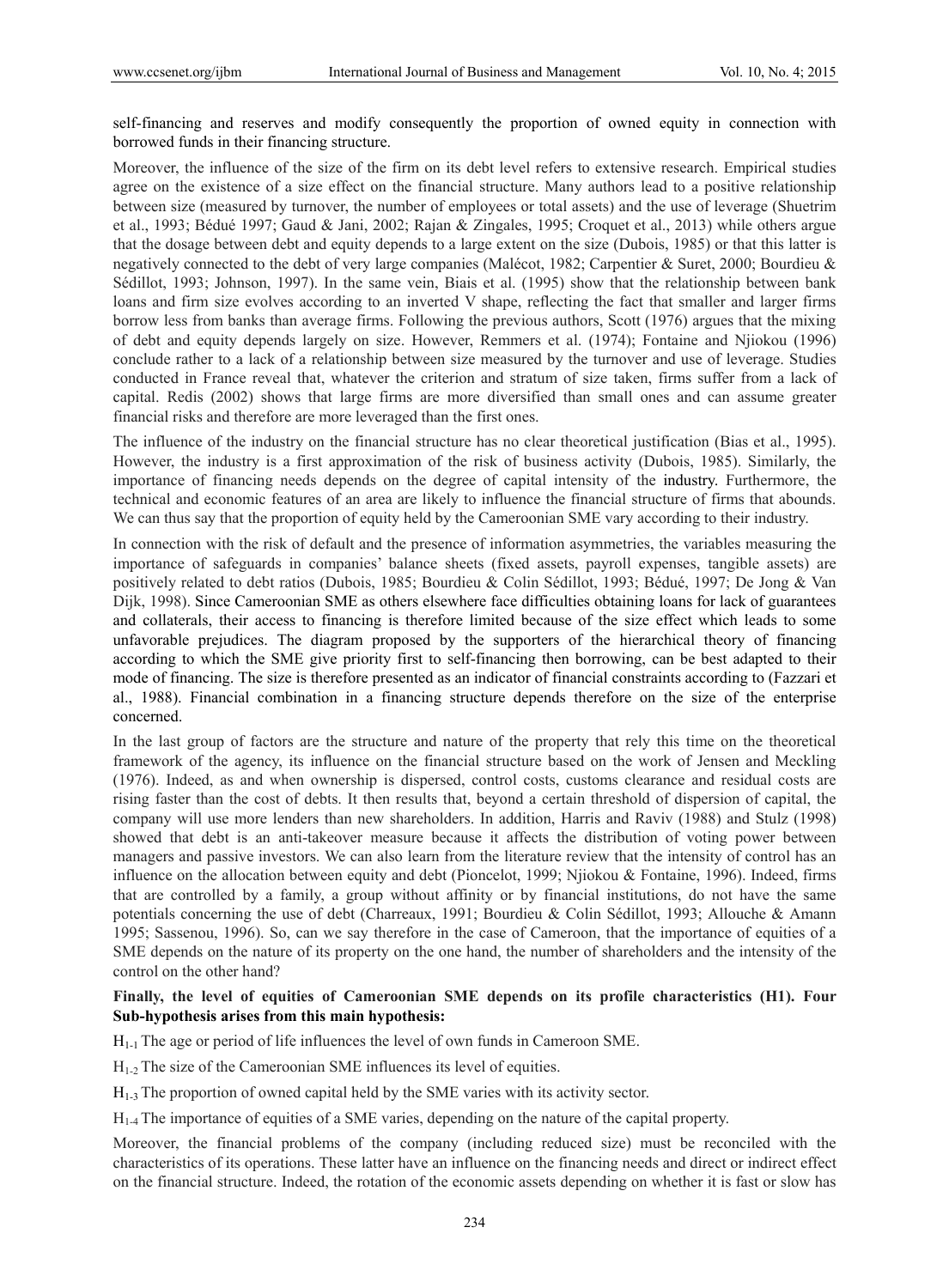an impact on the capital assets in the company and on the profitability (Chakib El Fakhori, 1985). A period of high stock rotation highlights a need for additional funding that can generate discomfort and influence the financial equilibrium if an equity contribution is not made, or if desired, when there is a disproportionate use of a short-term debt. Thus, the working capital of the company varies with the speed of economic assets and/or its speed of rotation of stocks.

In addition, the duration of the intercompany trade credit can lead to significant needs of capital for SME. It then has an impact on self-financing and may explain its financial fragility. Thus, Hirigoyen (1982) highlighting the impact of intercompany credit on the cash flow capacity notes the existence of two groups of firms with different financing problems depending on the control or not of the intercompany credit: The working capital of the Cameroon SME depends on the duration of credit suppliers and customers. Moreover, the importance of the need for working capital can cause a situation of lack of equities on the one hand, due to the weakening of the cash flow that results, and on the other hand, because the coverage of this negative working capital, will prove all things being equal and therefore insufficient. The importance of this negative working capital can modify the financial structure and thus, the risk that the company faces (Malécot, 1982). It can therefore be assumed that the higher the negative working capital of a company, the more important is its working capital.

In view of the foregoing, we can retain the fundamental hypothesis that:

# **The importance of the working capital of the Cameroonian SME depends on its operating characteristics (H2). From this main hypothesis arises five sub-hypothesis:**

H2-1 The level of working capital of Cameroonian SME depends on the speed of its economic assets.

H<sub>2-2</sub> The level of working capital of Cameroonian SME vary with the speed of its rotation of stocks.

H2-3 Working capital of Cameroonian SME depends on the duration of the supplier credit.

H2-4 Working capital of Cameroonian SME depends on the duration of a customer credit.

H2-5 The more need for negative working capital by a SME, the greater its working capital is increased.

However, it should be noted that many companies' decisions are made based on the positions of these latter towards the profitability and growth of their firms. Thus the decisions of the tax policy focused on the structure adopted by the company according to its profitability target, risk and growth.

Referring to the arguments of the theory of hierarchical financing, the most profitable companies should be characterized, all things being equal to a small debt level (Meyers, 1977). Conversely, according to the proponents of the theory of signal, banks will increase the borrowing capacity of the most profitable firms using profitability increased in the risk assessment of companies (Ross, 1977).

At the same time, the financial return being the product of economic profitability by its level of indebtedness, it therefore appears that the weight of this debt can magnify this profitability which leverage is the resultant (Dubois, 1985; Shuetrim et al., 1993; Nekhili, 1994; Sassenou & Mulkay, 1995; Bédué, 1997; Suret & Carpentier, 1999; Myers & Majluf, 1984) also postulates that the distribution policy is a signal of performance and acts in the same direction as profitability. Studies carried out in Cameroon by Mai Django and Tsapi (2013) on the determinants of the distribution of dividends and in a context of the embryonic financing market reveals that the shareholding concentration, the investment level and the total debt negatively affect the frequency of dividend distribution. On the other hand, profitability plays a key role on dividend distribution. Whatever the level of profitability of a firm, the debt is negatively correlated with the risk of activity (Leyland & Pyle, 1977).

Logically, the higher the cash flow of a company, the lower the indebtedness dependency of the latter to use debt to finance itself (Bourdieu & Colin Sédillot, 1993; Nekhili, 1994; Mulkay & Sassenou, 1995). This negative influence is also the case for profitability (Biasand et al., 1995; Rajan & Zingales, 1995; Kremp & Stöss, 2001; Gaud & Jani, 2002).

The rate of a firm growth as well as the investment opportunities impact the debt ratio of the firm because auto financing alone cannot ensure the financing of new investments. Therefore, Meyers (1977) showed that the tendency of shareholders' managers to avoid undertaking investment projects that only benefit creditors is even stronger than the growth opportunities are important. Similar results are obtained for firms experiencing significant growth (measured by the change in total assets, turnover or the investment rate) causing a strong need for financing (Carpentier & Suret, 2000; Shuetrim et al., 1993; Stöss & Kremp, 2001) although other authors note rather a negative influence on the growth rate of debt or not at all like Toy et al. (1974) and Rajan and Zingales (1995) or Gaud and Jani (2002) for growth opportunities or investments. We can deduce on the one hand, that the more the growth rate is high, the greater the debt rate and secondly, the level of investment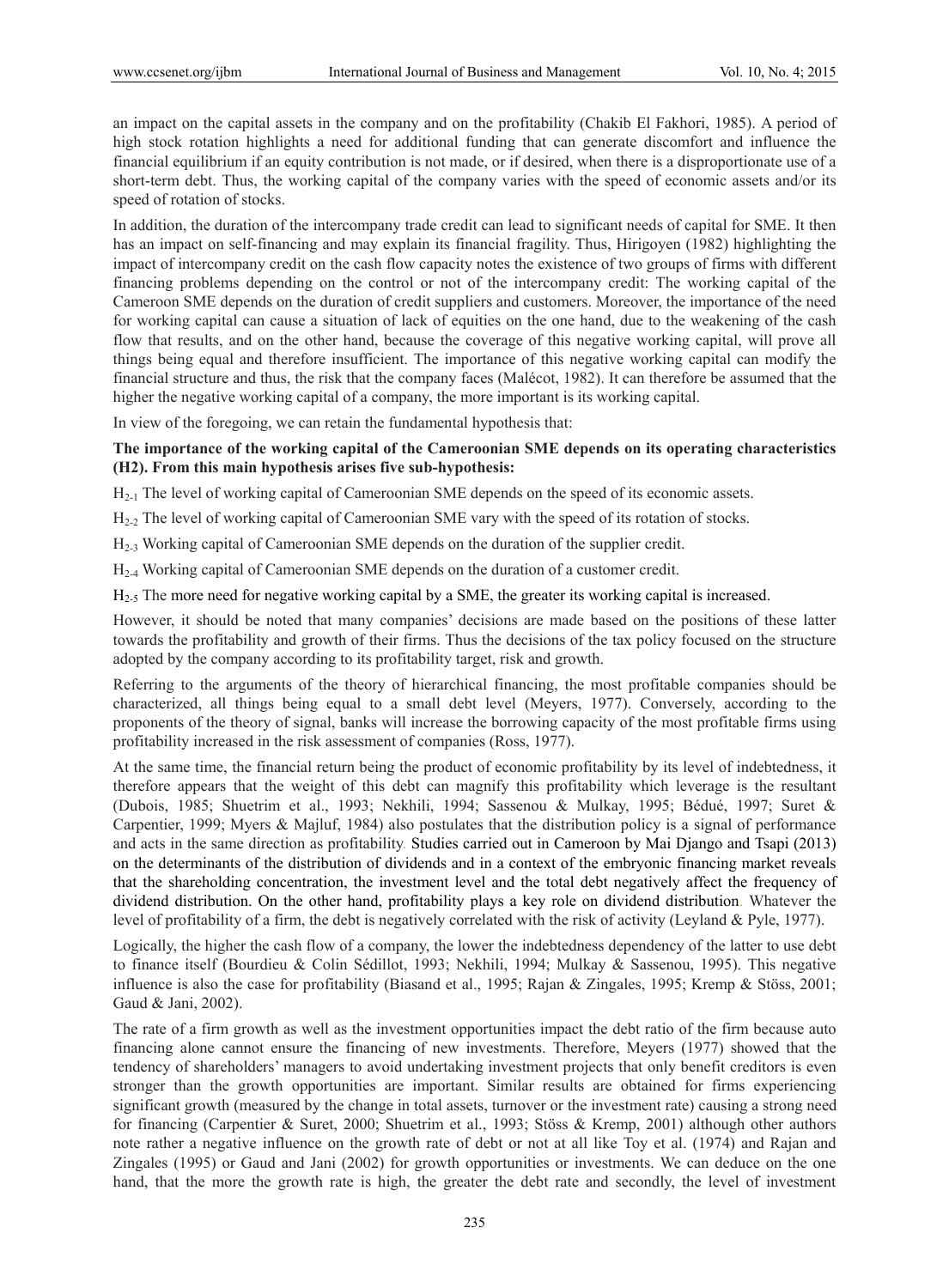opportunities negatively affects the debt of Cameroonian SMEs.

The risk on activity can damage at the same time the profitability and growth of the company and tends to limit the borrowing because for a given level of debt, the risk of failure increases with the flow from the exploitation. This level of risk is moderated by the asset composition (Jensen & Meckling, 1976) and by the degree of asset specificity (Williamson, 1988) that also influences the firm leverage level. It also establishes the positive influence of tangibility of assets on the use of leverage of the firm (Shuetrim et al., 1993; Biais et al., 1995; Rajan & Zingales, 1995; Johnson, 1997; Gaud & Jani, 2002).

We can therefore expect that debt is negatively correlated with the risk of activity. This allows to state that:

# **The financial debt rate of Cameroonian SMEs is influenced by its performance history (H3). Five sub-hypothesis comes out from this main hypothesis:**

H 3-1 The indebtedness level of Cameroonian SME is influenced by their rate of profitability.

H3-2 The indebtedness level of Cameroonian SME is influenced by their rate of dividend distribution.

H 3-3 The higher the growth rate, the stronger the rate of indebtedness.

H 3-4 The level of investment opportunities negatively affects the debt of Cameroonian SME.

H 3-5 Debt is negatively correlated with the risk of activity.

#### *2.2 Methodology*

The sampling frame and the sample, the data and analysis are the landmarks of this methodology.

2.2.1 Sample

Our study population only includes SME of the cities of Douala and Yaoundé. Several criteria exist in the literature review to define SME and most authors agree to recognize the primacy of quantitative ones. It is for this reason that we retain here the classification of Chakib (1985) which incorporates that of the Economic and Social Council of Cameroon and is as follows: Small size: 10-49 employees; Medium size: 50-150 employees; Large size: 151-250 employees. This means that the representative units of our sample are SME from the cities of Douala and Yaoundé which have a number of employees between 10 and 250. This criterion appears to be the easiest to identify in documents or to be declared by companies.

The sampling method used is non-random. However, it is difficult to conceive it in our context where there is rarely or not at all an exhaustive list of companies. Files are not always updated when they are founded. Our concern is the representativeness of units concerned hence we proceeded randomly to form a convenient sample.

Out of 102 companies surveyed, only 73 met the criteria for membership of the sample and finally 62 had been subjected to the study. It has the following characteristics:

| Criteria            | Modalities                  | Number | Percentage |
|---------------------|-----------------------------|--------|------------|
| Age                 | 0 to 4 years                | 9      | 14.5       |
|                     | 5 to 11 years               | 12     | 19.4       |
|                     | More than 11 years          | 41     | 66.1       |
| City                | Douala                      | 42     | 67.74      |
|                     | Yaoundé                     | 20     | 32.26      |
| Number of employees | 10 to 49 employees          | 30     | 48.4       |
|                     | 50 to 150 employees         | 25     | 40.3       |
|                     | 151 to 250 employees        | 7      | 11.3       |
| Turnover            | 0 to 500 millions           | 12     | 19.4       |
|                     | 500 to 1 billion            | 24     | 38.7       |
|                     | More than 1 billion         | 26     | 41.9       |
| Legal form          | Public limited company      | 30     | 48.4       |
|                     | Private limited company     | 23     | 37.1       |
|                     | Partnership, sole ownership | 9      | 14.5       |
| Industry            | Trading                     | 24     | 38.7       |
|                     | Industry                    | 26     | 41.9       |
|                     | Service                     | 12     | 19.4       |

#### Table 1. Sample characteristics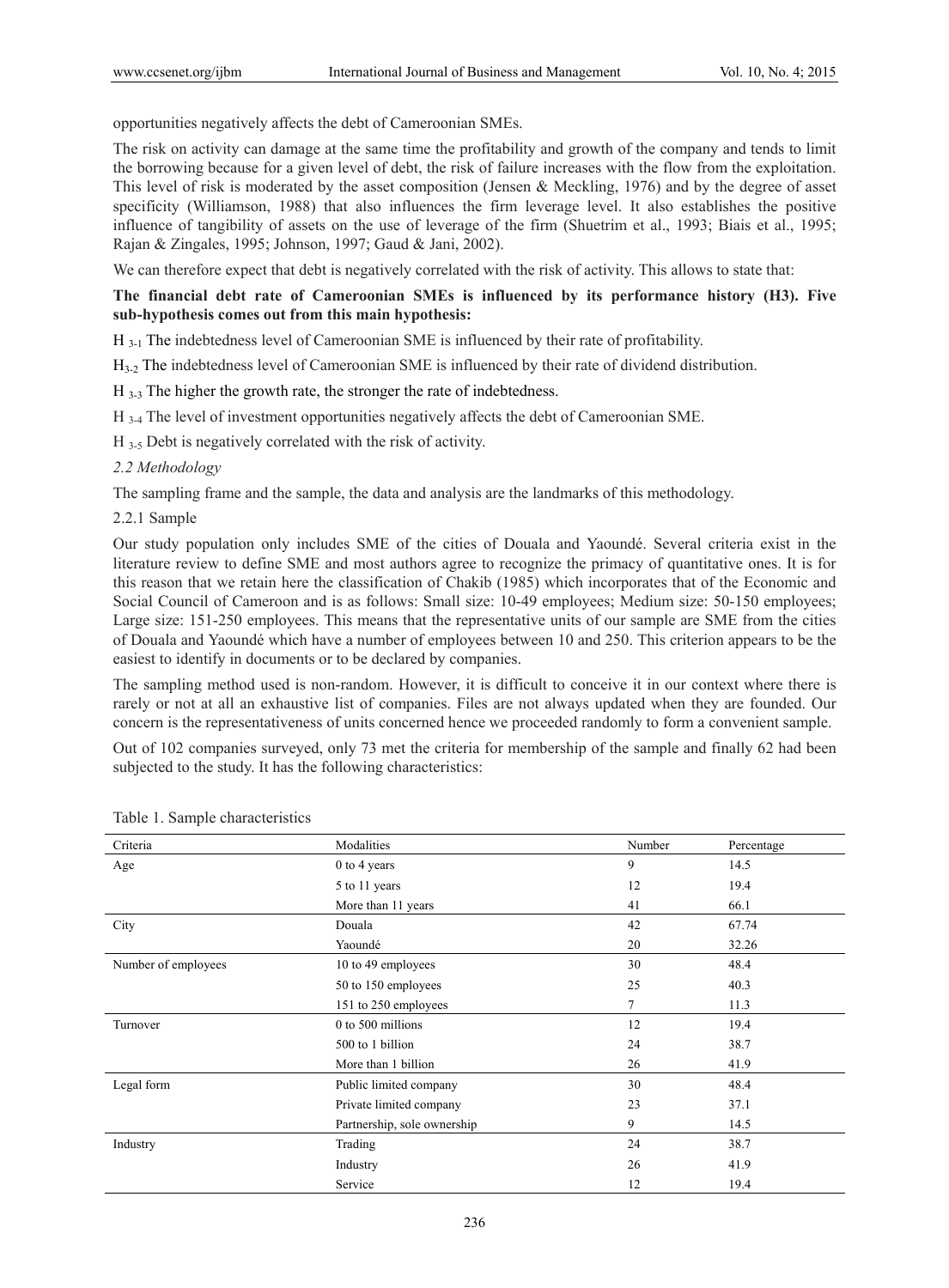| Origin of the property | Family                         | 25 | 40.3 |
|------------------------|--------------------------------|----|------|
|                        | Friends without affinity group | 17 | 27.4 |
|                        | Professional group             | 20 | 32.3 |
| Shareholder structure  | 1 to 4 partners                | 35 | 56.5 |
|                        | 5 to 8 partners                | 16 | 25.8 |
|                        | More than 9 partners           | 11 | 17.7 |

*Note.* From the statistics based on our investigations.

#### 2.2.2 Data and Analysis

The method of data collection used by the study is the questionnaire. It was administered in a kind of door to door process, facilitated by the grouping of units in industrial, port areas and shopping centers in the city of Douala. By cons, Yaoundé is characterized by a dispersion of representative units in our sample. The key questions are closed with the answers yes or no on the one hand or in the form of ranges on the other.

Assumptions made put together two types of variables, independent and dependent ones. They are diversed in nature and identified from many indicators and varied measures contained in the table below:

| Variables<br>Indicators<br>Nature |                      |                                               | Measurements                                 |
|-----------------------------------|----------------------|-----------------------------------------------|----------------------------------------------|
|                                   |                      | Age                                           | Per bracket                                  |
|                                   |                      | <b>Size</b>                                   | Employee headcount or turnover               |
|                                   |                      |                                               | Consistent with the classical distribution:  |
| Profile characteristics           | Independent or       | Industry                                      | Commerce, Industry, Services                 |
|                                   | predictive variable  | Ownership of capital                          | Majority shareholding by groups              |
|                                   |                      | Shareholder Structure                         | Number of partners                           |
|                                   |                      | Legal form                                    | commercial forms                             |
|                                   |                      | Intensity of control                          | According to legal forms                     |
|                                   |                      | Rotation of economic assets                   | turnover / economic assets                   |
|                                   |                      | Time inventory turnover                       | Stocks*360/turnover                          |
| Operating characteristics         | Independent or       | Term credit providers                         | Accounts Payable* 360/Total Purchases        |
|                                   | predictive variable  | Time of customer credit                       | Accounts Receivable* 360/turnover            |
|                                   |                      | Importance of the negative<br>working capital | Negative working capital / turnover          |
|                                   |                      | Growth opportunities                          | Auto financing / Investments                 |
| Performance Characteristics       | Independent or       | Rate of Dividend                              | Paid dividends / Total distributing          |
|                                   | predictive variable  | Profitability                                 | Net income / Total Assets                    |
|                                   |                      | Rate of growth                                | Average turnover in 03 years                 |
|                                   |                      | Level of equities                             | Equity / Total Liabilities                   |
| Financial structure               | Dependent or         | Working capital                               | Permanent capital / assets                   |
|                                   | explanatory variable | Rate debt                                     | LMTD (long and medium term debts /<br>Equity |

#### Table 2. Indicators and measures of variables

Data are of primary nature. Indeed, three tests will be used to verify and validate the assumptions previously issued.

The Chi-squared test  $(X^2)$  is used to analyze the degree of association between variables of nominal kinds. It will firstly provide the relationship between characteristics profile, operation of the company and its financial structure, and secondly on the working capital of the sample firms.

A multivariable analysis will also be conducted using a multiple regression and a discriminant analysis. Indeed, the regression with the tests of Student and Durbin-Watson allow us to refine the analysis by establishing significant correlations between the different explanatory variables described above and the financial structure variables which are the level of equity, the Working Capital Fund and the financial debt.

Discriminant analysis in turn, highlights the most significant variables that distinguish SME experiencing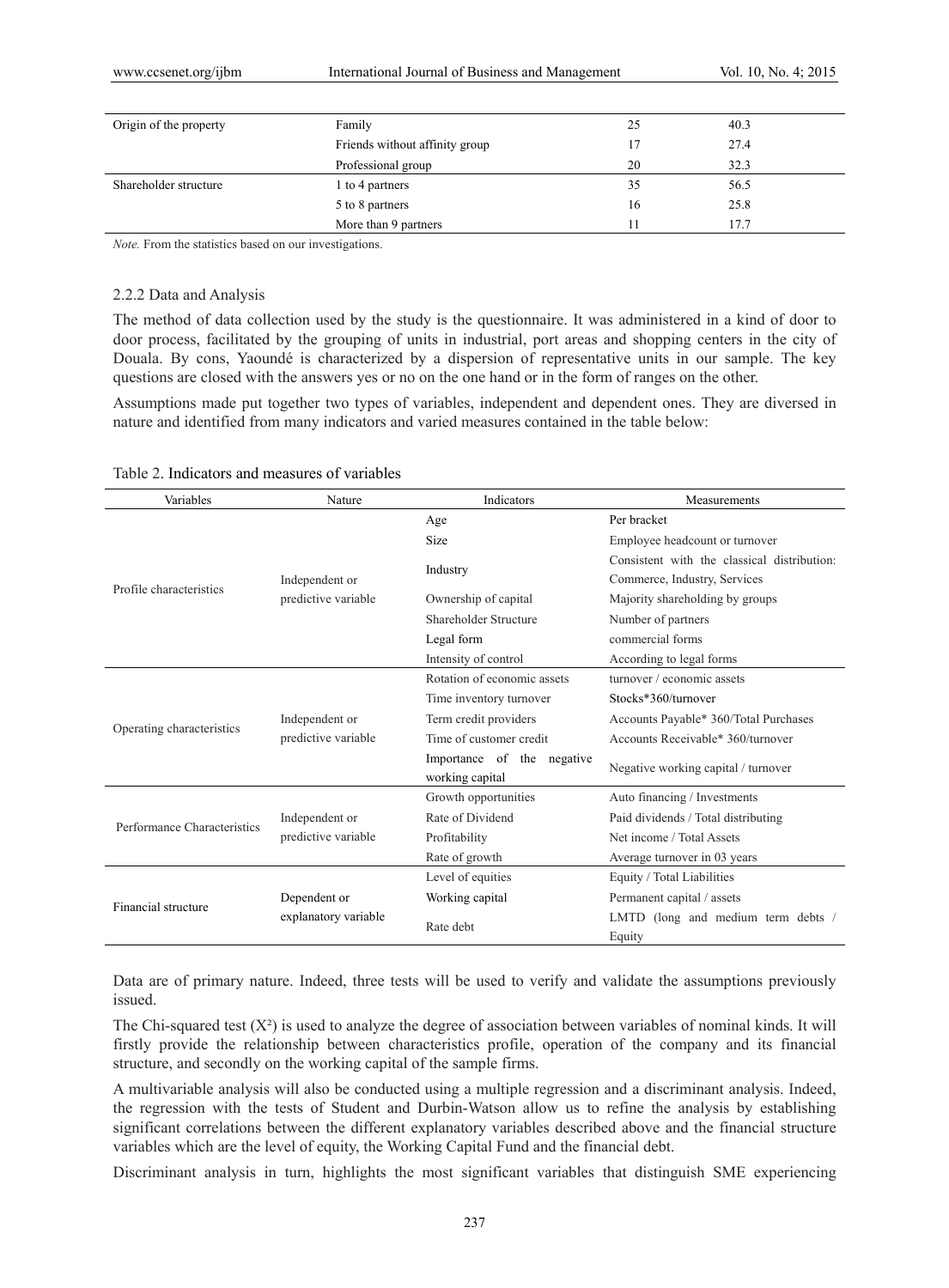deficiency in equity to those experiencing sufficient funds, then the elements of the operation that show performances and discriminate SME depending on their attach to the debt or not.

#### **3. Characteristics Features and Decisive Factors of the Financial Structure of Cameroonian SME**

The results presented are derived from two types of analysis: a one-dimensional and the other multidimensional

*3.1 A Univariable Analysis of the Characteristics of the Financial Structure of Cameroonian SME* 

Univariable analysis search through Chi-square tests, significant relationships between the different variables of profile characteristics, operation and performance history on the one hand and the financial structure of firms on the other one.

3.1.1 The Relationship between Level of Capital and the Firm's Profile

| Profile Characteristic         | Df | Chi-square | Phi      | Coefficient of contingency $(C)$ | Signifiance |
|--------------------------------|----|------------|----------|----------------------------------|-------------|
| Age                            |    | 4.585      | $-0.272$ | 0.262                            | $0.032**$   |
| Size (effective number)        |    | 4.623      | 0.273    | 0.263                            | $0.032**$   |
| Size (Turnover or sales)       |    | 0.006      | 0.009    | 0.009                            | 0.941       |
| Industry                       |    | 4.472      | 0.269    | 0.259                            | 0.107       |
| Ownership of capital           |    | 8.610      | 0.373    | 0.349                            | $0.014**$   |
| Shareholder structure          |    | 22.808     | 0.611    | 0.522                            | $0.000**$   |
| Control intensity (Legal form) |    | 3.862      | 0.249    | 0.241                            | 0.147       |

Table 3. Results of chi-square Level of capital \* profile characteristics

*Note.* \*\* Significant value (SPSS output version 12.0).

The results of khi-square in this first case revealed at 5% significant value a link between age and average intensity (negative), size (measured by the number of employees), the ownership of capital and the shareholder structure, and the level of capital held by the Cameroonian SME. On the contrary, there is no connection between the size (measured by sales), the intensity of control and the industry (not significant), and the same level of equity. These results are consistent with those obtained in other contexts, namely, that of French listed companies (Redis, 2004) and Moroccan SME (Shakib, 1985) at least for the age, size and industry.

3.1.2 The Impact of Operating Characteristics on the Financial Structure of SME

The different crosses made reveal the following relationships:

| <b>Operating Characteristics</b>                | Df | Chi-square | Phi   | Contingence<br>Coefficient $(C)$ | Significance |
|-------------------------------------------------|----|------------|-------|----------------------------------|--------------|
| Rotation of economic assets                     |    | 12.205     | 0.444 | 0.406                            | $0.002**$    |
| <b>Inventory Turnover</b>                       |    | 0.97       | 0.127 | 0.126                            | 0.607        |
| Term supplier credit                            |    | 5.984      | 0.311 | 0.297                            | $0.050**$    |
| Duration of customer credit                     |    | 1.631      | 0.162 | 0.160                            | 0.442        |
| Importance of NWC (Negative working<br>capital) |    | 13.654     | 0.469 | 0.425                            | $0.001**$    |

Table 4. Chi-Square results-capital fund \* operating characteristics

*Note.* \*\*Significant value (SPSS output version 12.0).

The test results in this second case establish a significant link between the capital and the rotation of economic assets on the one hand, and the importance of the operating working capital on the other hand. However, it does not conclude on a significant relationship between the capital and the rate of inventory turnover on the one hand and duration of customer credit on the other hand. Nevertheless, it has very little significance on the duration of supplier credit. These results do not support arguments with Redis (2004) and those of other authors like Dubois (1985) who used the same indicators in the French context and made the existence of the credit provider a means of financing for companies and the opportunities they have, whether to invest funds obtained by rapidly trading financial assets or to invest in fixed assets. This explains on their part, a negative correlation between capital guarantees and debt rate.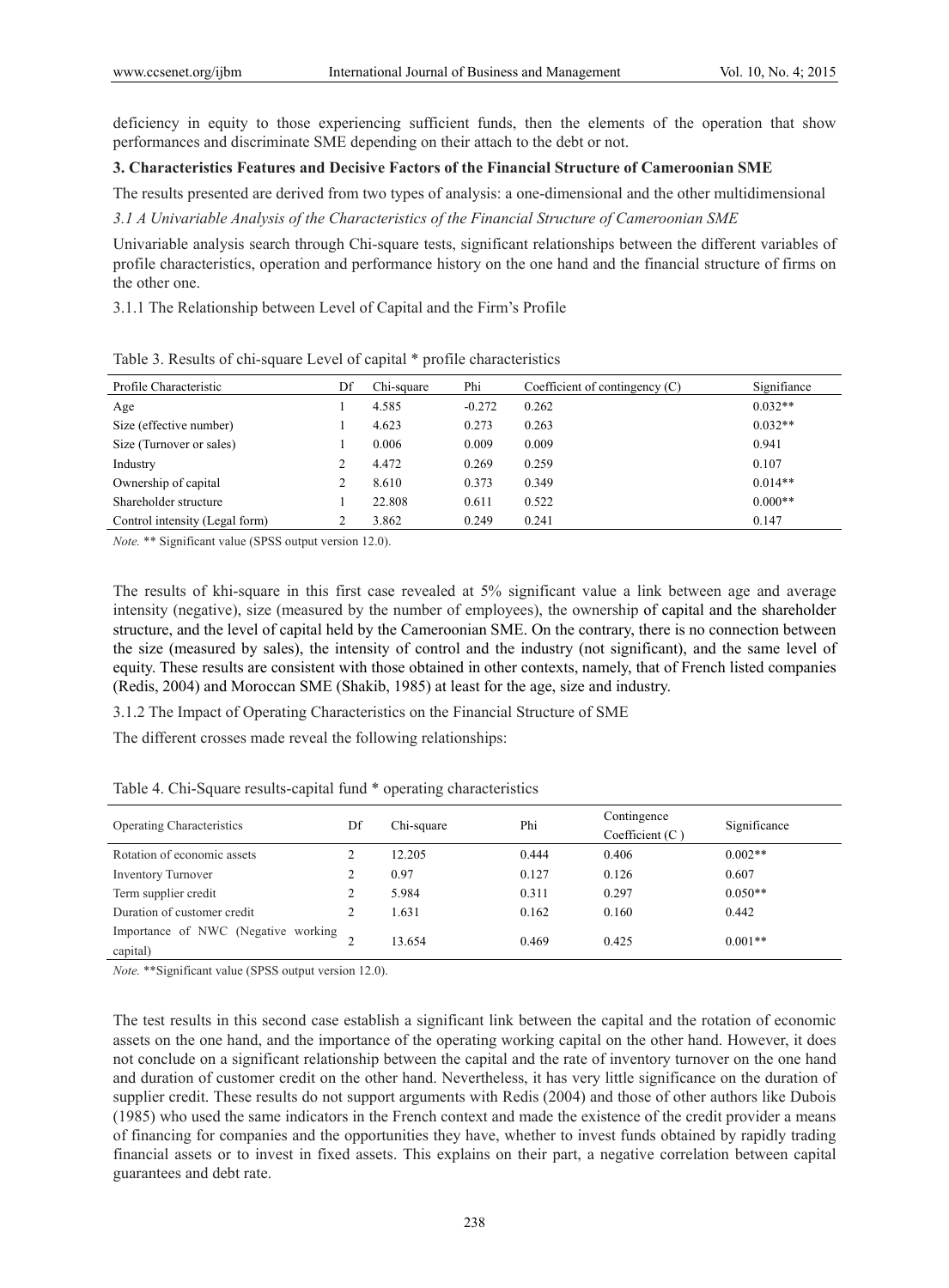#### 3.1.3 Duality of Financial Debt Rate-Performance History of SME

| Performance Characteristics     | Df Chi-square Phi |                | Contingence Coefficient (C) Significance |           |
|---------------------------------|-------------------|----------------|------------------------------------------|-----------|
| <b>Investment Opportunities</b> | 3.119             | $-0.224$ 0.219 |                                          | 0.077     |
| Rate of Dividend Distribution   | 12.917            | $-0.456$ 0.415 |                                          | $0.001**$ |
| Profitability                   | 5.175             | $-0.289$       | 0.278                                    | $0.023**$ |
| Rate of growth                  | 0.524             | 0.092          | 0.092                                    | 0.469     |
| Degree of default risk          | 1.281             | 0.144          | 0.144                                    | 0.258     |
|                                 |                   |                |                                          |           |

Table 5. Chi-square results rate of financial debt \* performance history

*Note.* \*\* Significant value (SPSS output version 12.0).

It results from this third case of crossover that there exists a significant and highly significant link between profitability, rate of dividend distribution on the one hand and the level of debt on the other one respectively. On the contrary, the test leads to an irrelevant relationship between investment opportunities and debt levels, and a lack of connection with the growth rate and default risk. These predictions are similar to those made by Redis (1984) on French companies, but contradictory to the respective relationships between growth rate, default risk and debt of Cameroonian SME.

At this level of study, the financial structure was analyzed on a one-dimensional angle. The various combination tests made led to a number of significant relationships that confirmed or refuted our hypothesis. But we must recognize that the choice of capital structure is a multidimensional problem which is necessary for further research of the determinants.

#### *3.2 A Multivariate Analysis of the Determinants of the Financial Structure of Cameroonian SMEs*

It implements a multiple regression analysis on the one hand and on the other one by discrimination.

3.2.1 A Comprehensive Explanation by Elimination: A Multiple Regression Analysis

Three models are built for this purpose corresponding to each of the measures of the dependent variable (financial structure), which are: the level of capital, working capital and the rate of financial debt. The method consisted of introducing step-by-step the different explanatory variables and retain only those that improve the percentage of contribution.

The explanatory model of the level of capital covers (Equities):

| Model | Introduced       | R     | $R^2$ | Variation | F      | Significance | t        | Significance | B        | Durbin-watson   |
|-------|------------------|-------|-------|-----------|--------|--------------|----------|--------------|----------|-----------------|
|       | variable         |       |       | of $R^2$  |        |              |          |              |          |                 |
| 1     | Shareholder      | 0.595 | 0.354 | 0.354     | 32.903 | 0.000        | 5.736    | 0.000        | 0.531    |                 |
|       | Structure        |       |       |           |        |              |          |              |          |                 |
| 2     | Shareholder      | 0.618 | 0.464 | 0.110     | 25.555 | 0.000        | 6.549    | 0.000        | 0.560    |                 |
|       | Structure        |       |       |           |        |              |          |              |          | $DWcal = 2,208$ |
|       | Size (numbers of |       |       |           |        |              | 3.480    | 0.001        | 0.297    | above           |
|       | employees)       |       |       |           |        |              |          |              |          | value= $1,77$   |
| 3     | Shareholder      | 0.719 | 0.517 | 0.052     | 20,660 | 0.000        | 6.668    | 0.000        | 0.547    |                 |
|       | Structure        |       |       |           |        |              |          |              |          |                 |
|       | Size (number of  |       |       |           |        |              |          |              |          |                 |
|       | employees)       |       |       |           |        |              | 3.577    | 0.001        | 0.293    |                 |
|       | of<br>Ownership  |       |       |           |        |              |          |              |          |                 |
|       | capital          |       |       |           |        |              | $-2.509$ | 0.015        | $-0.121$ |                 |
|       | Theoretical      |       |       |           | 2.17   |              | 2.00     |              |          |                 |
|       | values           |       |       |           |        |              |          |              |          |                 |

Table 6. Summary of equities regression and profile characteristics

*Note.* SPSS output version 12.0.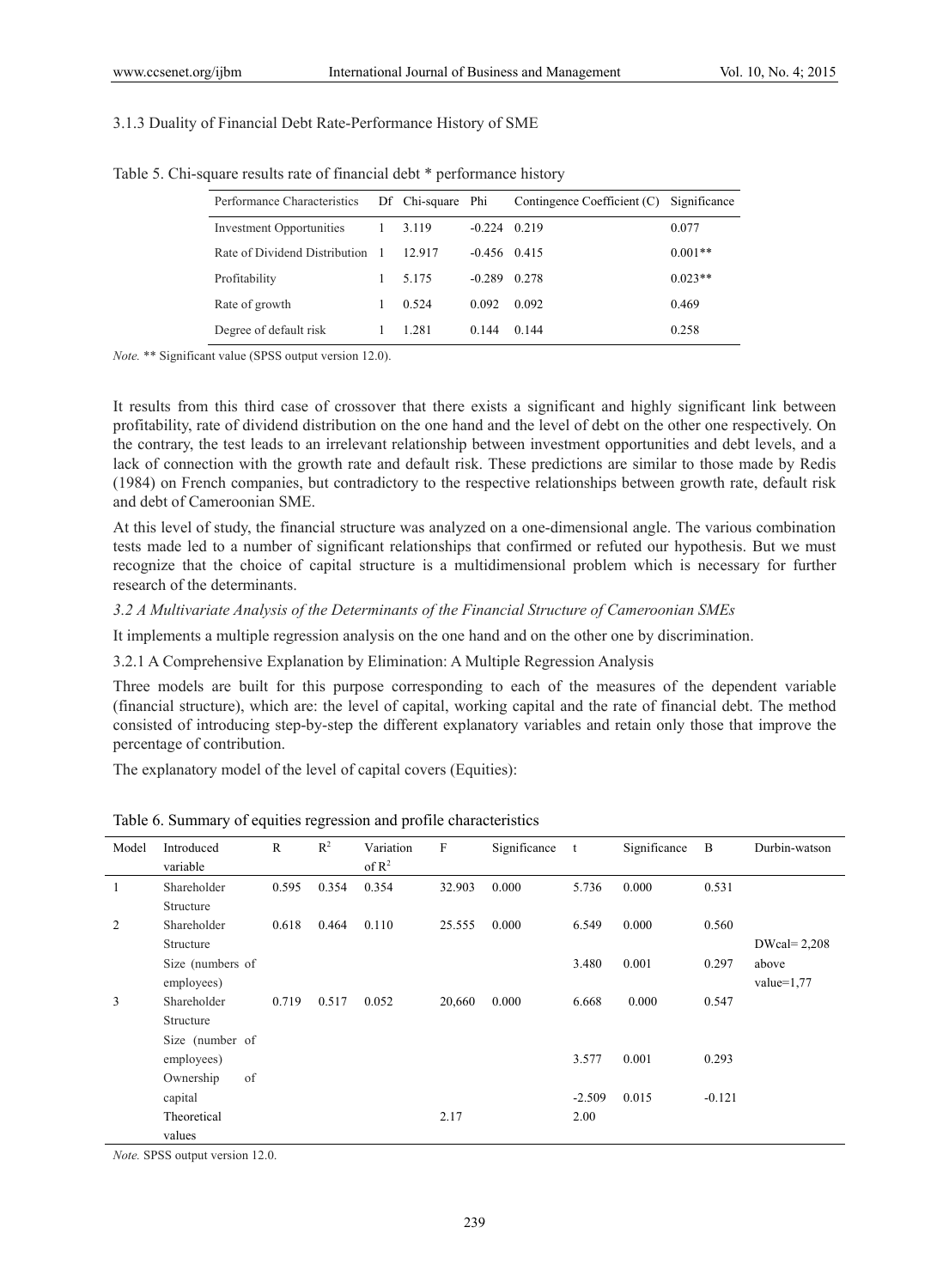The introduction of explanatory variables of the company's profile improves the percentage of explanation of the variation in the level of equities from 35.4 to 51.7% in step 3. There is a strong correlation of about 71.9% (R value) between the variables. From this adjustment, it appears that the shareholder structure, the size of the firm measured by number of employees and capital ownership terms contribute respectively 35.4%, 11% and 5.2% to the variation of the level of capital.

The model is statistically satisfactory, since the theoretical values of F and T are lower than those calculated and a significant probability of zero and less than 0.05 in all three steps of the model. The Durbin-Watson test shows that there is no self-correlation between the model's errors (Dwcal =  $2.208 > 1, 77$ ). So, the shareholder structure, the size measured in terms of enrolment and ownership of capital constitute profile variables which are susceptible to influence the financial structure of Cameroonian SME. The Chi-square test permit to validate sub-hypothesis H<sub>1-1</sub>, while the regression analysis confirms those of sub-hypothesis H<sub>1-2</sub> and H<sub>1-4</sub>, but rejects that of sub-hypothesis H  $_{1-3}$ .

This multiple regression models at step 3 can be written as follows:

$$
Y = 0,293X1 - 0,121X2 + 0,546X3 + \epsilon
$$
\n<sup>(1)</sup>

where:

*Y*= Level of equities, *X1*= Shareholder structure, *X2*=Size (number of employees), *X3*=ownership of capital,  $€=$ the error term.

The regression model of the working capital (WC)

|  |  | Tableau 7. Summary of working capital regression and profile characteristics |
|--|--|------------------------------------------------------------------------------|
|  |  |                                                                              |

| Mod<br>el | Introduced<br>variable                               | R     | $R^2$ | Variation<br>of $R^2$ | F      | Significance |          | Significance | B        | Durbin-watson          |
|-----------|------------------------------------------------------|-------|-------|-----------------------|--------|--------------|----------|--------------|----------|------------------------|
|           | of<br>Speed<br>economic assets                       | 0.440 | 0.194 | 0.194                 | 14.426 | 0.00         | $-3.798$ | 0.000        | $-0.832$ |                        |
| 2         | of<br>Speed<br>economic assets                       | 0.559 | 0.312 | 0.119                 | 13.409 | 0.00         | $-3.432$ | 0.001        | $-0.712$ | $DWcal=1.996$<br>above |
|           | of<br>Importance<br><b>NWC</b><br>Theoretical values |       |       |                       | 2,37   |              | $-3.191$ | 0.002        | $-0.614$ | value= $1.77$          |

*Note.* SPSS output version 12.0.

Through the same process, we note that the share of the working capital explained by the operating characteristics is quite low (31.2%), the rate of economic assets contributing to 19.4% against 11 9% for the importance of the negative working capital. Despite a good correlation  $(R = 0.559 > 0.5)$ , an analysis of variance shows that the adjustment is not of good quality because the working capital is only very little explained by the said variables  $(R2 = 0.312 \le 0.5)$ . The Fisher-Snedecor test however shows that the model is globally significant and that of T-student allows us to see that the variables are also significant. There is no error and self-correlation between their terms. In this way, the importance of the working capital of Cameroonian SME depends on the speed of economic access and the importance of negative working capital. The Chi-square test validate sub-hypothesis  $H_{2-3}$ , while the regression analysis confirms those of sub-hypothesis  $H_{2-1}$  and  $H_{2-5}$  but rejects those of sub-hypothesis  $H_{2-2}$  and  $H_{2-4}$ .

This implies the regression models below at step 2

$$
Y = -0,712 \ XI - 0,614 \ X2 + \epsilon
$$

Where: Y= working capital, X1= Speed of economic assets, X2= Importance of NWC,  $\epsilon$ = the error term The regression model of financial debt.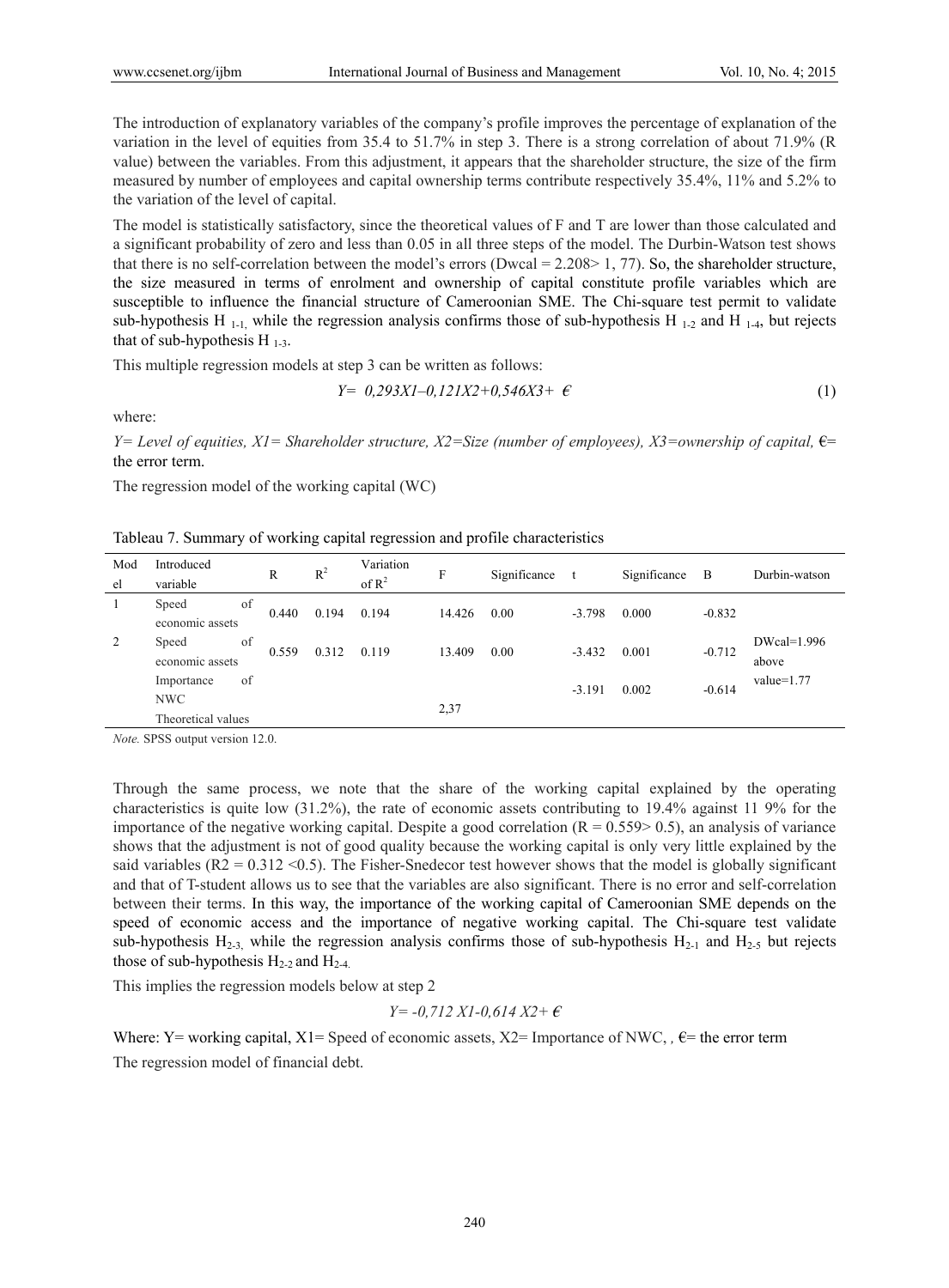| Model | Introduced       | R     | $R^2$ | Variation         | F      | Significance | t        | Significance | $\mathbf{B}$ | Durbin-watson   |
|-------|------------------|-------|-------|-------------------|--------|--------------|----------|--------------|--------------|-----------------|
|       | variable         |       |       | of $\mathbb{R}^2$ |        |              |          |              |              |                 |
|       | Rate of dividend | 0.456 | 0.208 | 0.208             | 15.790 | 0.00         | $-3.974$ | 0.000        | $-0.482$     | $DWcal = 2.061$ |
|       | distribution     |       |       |                   |        |              |          |              |              | value=<br>above |
| 2     | Rate of dividend |       |       |                   |        |              | $-3.815$ | 0.000        | 0.53         | 1.77            |
|       | distribution     |       |       |                   |        |              |          |              |              |                 |
|       |                  | 0.516 | 0.265 | 0.057             | 10.627 | 0.00         |          |              |              |                 |
|       | Profitability    |       |       |                   |        |              | $-2.129$ | 0.037        | $-0.123$     |                 |

|  |  |  |  |  |  | Tableau 8. Summary of financial debts and growth characteristics |
|--|--|--|--|--|--|------------------------------------------------------------------|
|--|--|--|--|--|--|------------------------------------------------------------------|

*Note.* SPSS output version 12.0.

The regression results highlight the fact that the history of performance explains very weakly the variations of the rate of financial debt (26.5% of explained variance) of the sampled firms. Although the model is statistically very significant, the T Student's test led to reject several variables and only the rate of dividend distribution (20.8%) and profitability (5.7%) are significant. These results have already been obtained for the French case by Redis (2004) and Morocco by Chakib (1985). It emerges from this that the level of financial indebtedness of Cameroonian SME is influenced at the same time by the rate of distribution of dividends and by its profitability. The results of the Chi-square test and those from the regression analysis confirm the validation of the sub-hypothesis  $H_{3-1}$  and  $H_{3-2}$ , while those of sub-hypothesis  $H_{3-3}$   $H_{3-4}$  and  $H_{3-1}$  are rejected.

So, the equation model can be written as follow:

$$
Y = -0.453 XI - 0.123 X2 + \epsilon
$$

Where: Y= Financial debt, X1= Rate of dividend distribution, X2= Profitability,  $\epsilon$ = the error term.

*3.2.2 A Classification Test Based on the Most Significant Variables: A Discriminant Analysis* 

From a partition, we distinguish three cases according to our assumptions. First, we look at the profile elements that distinguish SME experiencing a deficiency in capital cover from those experiencing sufficient funds, secondly, the operating elements that make the operation more aware or not of the minimum financial equilibrium and at last in order to detect a history of performance that discriminates SME according to the great importance they attach to financial debt or not. The discriminant analysis conducted through a step by step statistics produced the following results:

Discrimination in terms of adequacy or not of capital cover:

It appears from Wilks' Lambda test and from the summary of discriminant functions (Table 9) that only variables such as the share holder structure, and in the least measure the size and the ownership capital, are subject to discrimination between enterprises in situation of insufficiency and sufficiency of funds.

| Variables explicatives  | Matrix of structure | Fisher discriminant function |                         |  |
|-------------------------|---------------------|------------------------------|-------------------------|--|
|                         |                     | Insufficiency of Equities    | Sufficiency of Equities |  |
| Shareholder Structure   | 0,716               | $-8.907E - 02$               | 5.413                   |  |
| Size (employee numbers) | 0.275               | 1.009                        | 3.956                   |  |
| Ownership of capital    | $-0.273$            | 1.848                        | 0.634                   |  |
| Turnover                | 0.191               |                              |                         |  |
| Legal form              | 0.114               |                              |                         |  |
| Activity domain         | $-0.068$            |                              |                         |  |
| Age                     | 0.045               |                              |                         |  |
| Constant                |                     | $-2.037$                     | $-3.931$                |  |

| Table 9. Summary of canonical discriminant functions of profile variables |
|---------------------------------------------------------------------------|
|---------------------------------------------------------------------------|

*Note.* SPSS output version 12.0.

According to this summary table, only the shareholder structure, the size and ownership of capital can introduce discrimination between sufficiency and insufficiency of equities. The coefficient of the Fisher discriminant function indicates that firms in situation of insufficiency of equities are more influenced by their size and the ownership of their capital, whereas those in situation of sufficiency are highly influenced by the shareholder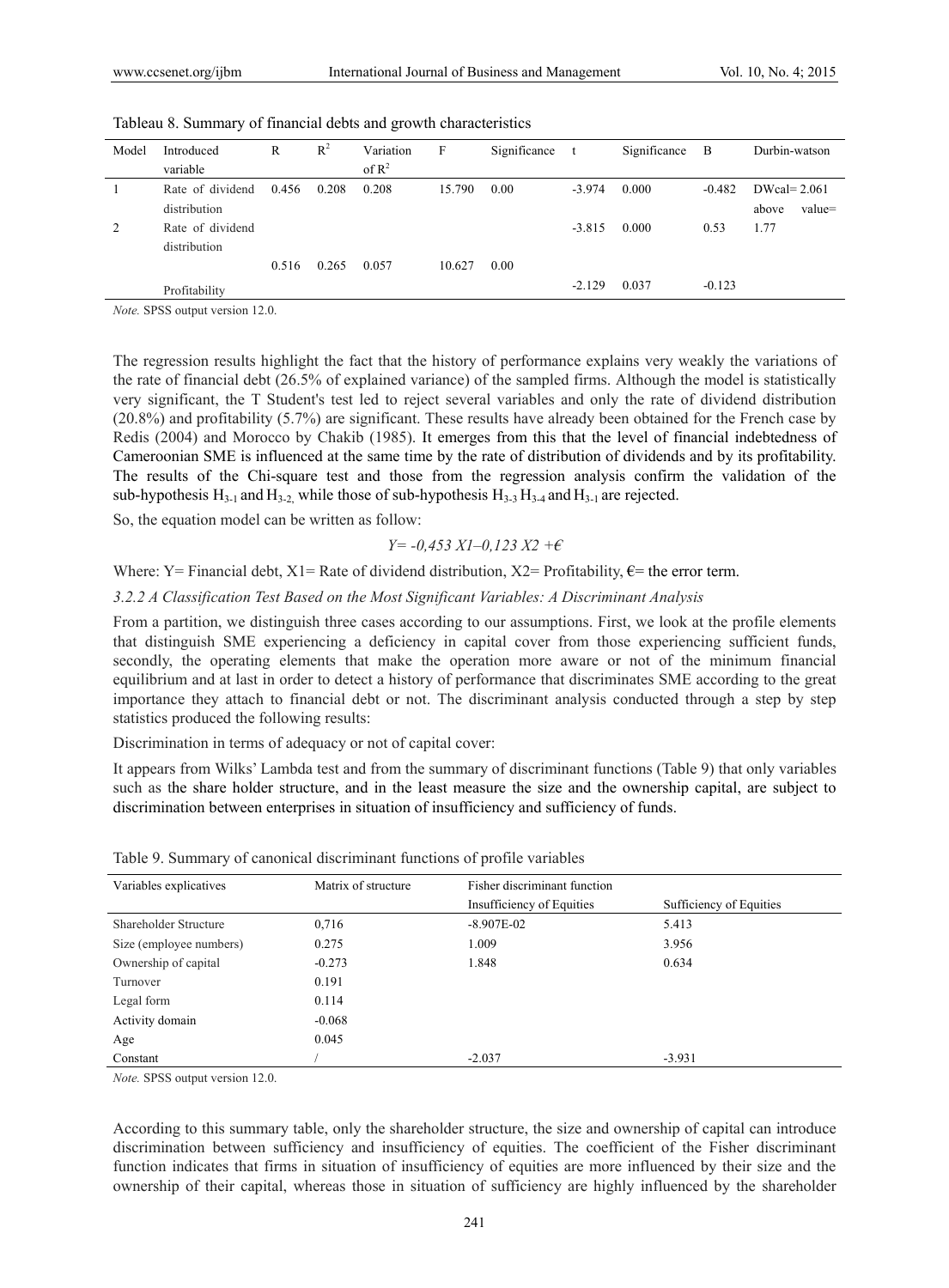structure and their size.

The final ranking table indicates that 90.3% of the original observations are correctly classified, which reflect the quality of the selected criteria (see appendix).

Discrimination in terms of compliance or not of-financial equilibrium. The table presents the results of the Fisher discriminant function:

Table 10. Summary of canonical discriminant functions variables financial equilibrium

| Explanatory variables                           | Matrix<br>structure | <b>Fisher discriminant Function</b>     |                                                            |
|-------------------------------------------------|---------------------|-----------------------------------------|------------------------------------------------------------|
|                                                 |                     | of<br>the<br>Non-respect<br>equilibrium | financial<br>financial Respect<br>the<br>of<br>equilibrium |
| Importance of NWC (Negative working<br>capital) | 0.741               | 2.768                                   | 2.744                                                      |
| Duration of customer credit                     | 0.316               |                                         |                                                            |
| Speed of rotation of economic assets            | 0.680               | 4.613                                   | 3.667                                                      |
| Duration of customer credit                     | $-0.036$            |                                         |                                                            |
| Inventory turnover                              | $-0.032$            |                                         |                                                            |
| Constant                                        |                     | $-3.811$                                | $-3.160$                                                   |

It is clear from this table that the importance of NWC (Negative working capital) and the speed of rotation of economic assets are the two most significant variables that explain the differences between business groups. The discriminant function shows that a third group has been formed, but did not have any signification because the Wilks Lambda value is too high. The classification results show that in adopting these conclusions we notice that 74.2% of the original observations have been highly ranked in their respective groups as indicated by the results (in appendix).

Discrimination with respect to privilege for financial debt:

In the latter case of discrimination, the rate of dividend distribution and the rate of return of the company explain most significantly differences in financial debt ratio of SMEs in our sample as indicated by the results of following table.

| Explanatory variables    | Matrix structure | <b>Fisher discriminante Function</b> |                  |
|--------------------------|------------------|--------------------------------------|------------------|
|                          |                  | Little importance                    | Great importance |
| Distribution rate        | 0.865            | 2.7701                               | 0.256            |
| Profitability            | 0.503            | 1.078                                | 3.395            |
| Growth rate              | $-0.237$         |                                      |                  |
| Investment opportunities | 0.69             |                                      |                  |
| Degree of risk           | 0.003            |                                      |                  |
| Constant                 |                  | $-1.822$                             | $-0.764$         |

Table 11. Summary of canonical discriminant functions of the importance of debt

In this case, the rate of dividend distributed and profitability are reputed to explain significantly differences of financial debt rate of SME of our sample.

The coefficients of Fisher discrimination function highlight the fact that SME which attach little importance to the financial debt are guided largely by the rate of dividend distribution, then their profitability, while those that attach great importance to the financial debt are almost always by their rate of return.

As in the previous case, the reclassification is performed at 74.2%.

## **4. Conclusion and Discussion**

Overall, the univariable analysis allowed us to initially establish that the age, the nature of ownership, shareholding structure, size of the workforce are the characteristic profiles of Cameroonian SME that may influence the level of capital, the intensity of control and the activity sector having no impact on the latter. These results confirm those of Ziane (2004) who suggests that the life span representative of informational capital of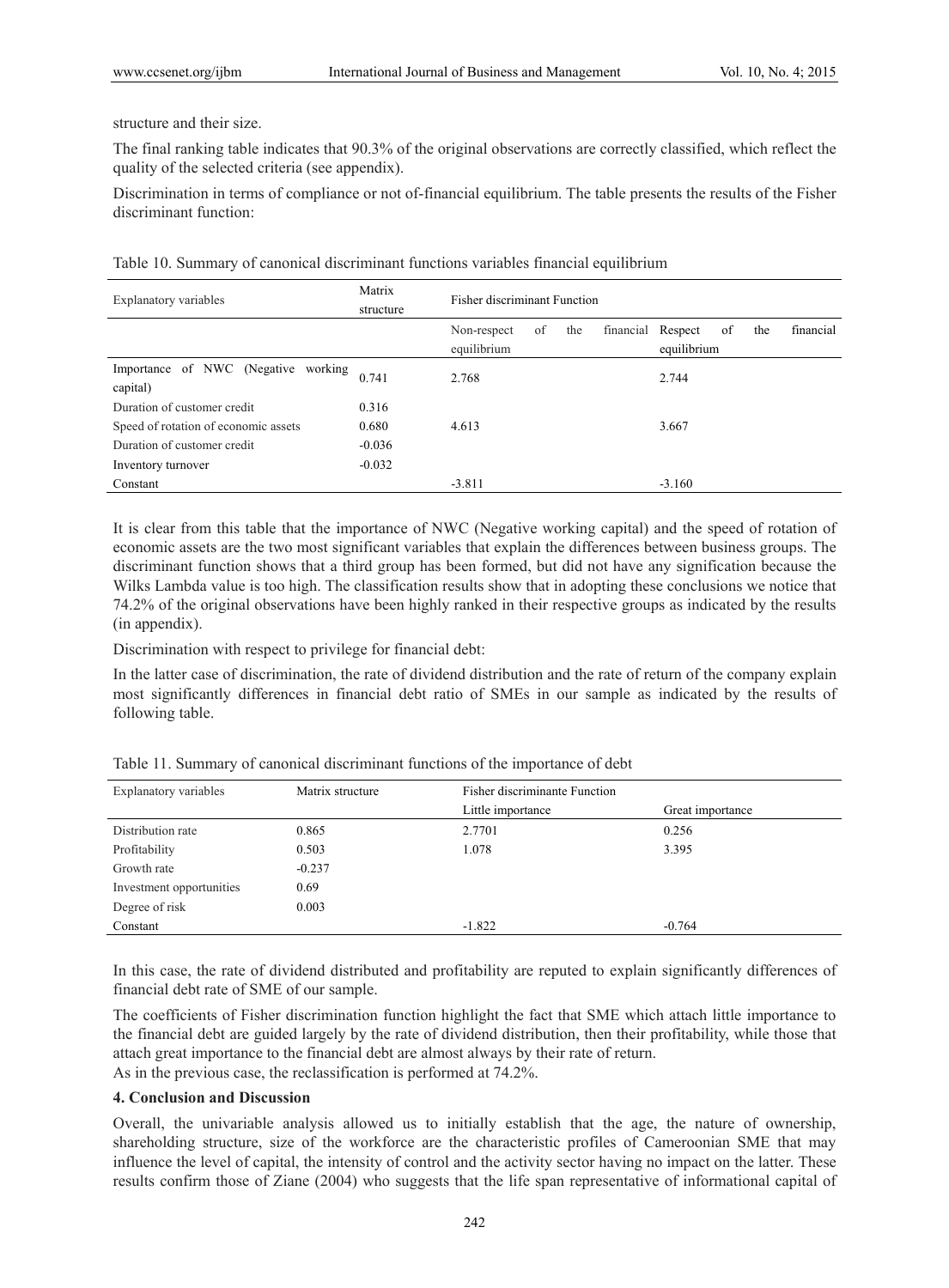the company on the market of debt pushes it to have resort to debt than on self- financing of Dubois (1985) and Charreaux (1991) who attribute the privilege of self-financing in order to guarantee the independence of SME which are predominantly linked to the family. Also, the financial position of a firm can be explained better by the structure of its accounts belonging to a specific sector. On the contrary, the more shareholding is diffused, the more firms use debts to solve the problems of conflict. This can be demonstrated by the almost absence of control costs in the Cameroonian environment. Indeed, SME do not lend or lend little to the opening of the capital and are mostly one-person companies (SARL and PLCs) thus distorting the data on intensity control and definition of legislative bodies although OHADA took care to specify the different levels of control.

However, contrary to the agency's theory, there is a positive relationship between the level of owned capital and ownership structure, because the more ownership is diffuse, the more Cameroonian SME use owned funds. Everything suggests that these entities are far from suffering control costs due to a large number of shareholders, which is contrary to Jensen and Meckling proposals.

Therefore, working capital depends mainly on the speed of economic assets and on the importance of negative working capital. These results have also been obtained already by Chakib (1985) in Moroccan SME, by Malécot (1982) in the process of failure of SME. However, the importance of credit supplier in the decision of the resorting or not to owned capital is logical, given the importance that many of them give to credit between companies.

Moreover, the rate of dividend distribution, and the rates of return are the antecedent variables of performance that negatively affect on the financial indebtedness of these companies and enable their behavior to be qualified as pecking order (Myers & Maljuf, 1984). These results reinforce the positions of the pecking order theory (the more a company pays, the more it borrows) and precludes to considerations of the theory of signal that expresses that the rate of return and distribution are signals sent to lenders that increase the borrowing capacity of their clients.

These first analyses allow us to draw conclusions on the verification of assumptions made above. In a second step, the integration of multivariable analysis deepened relations already highlighted and corrected errors in the predictions.

It appears from the Fisher and Wilks' Lambda validation tests that the ownership structure, the size of the company measured in quantity, capital ownership, the speed of economic assets, the importance of negative working capital, the rates of profitability and dividend distribution are the most significant determinants of financial structure of Cameroonian SME. The first three profile characteristics allow for a clear classification between Cameroonian SME according to their level of capital. Thus, those companies in a situation of insufficient funds will be influenced by their size and capital ownership, while those living in sufficiency undergo an extensive influence of their ownership structure and size. The speed of economic assets, the importance of working capital may also explain the differences between SME that meet the minimum or non-financial balance, as well as the rate of dividend distribution and profitability remain the two variables that explain the differences in financial debt rate between Cameroonian SME.

|  |  |  |  |  |  |  |  | Table 12. Summary of the results of validation of hypotheses |  |
|--|--|--|--|--|--|--|--|--------------------------------------------------------------|--|
|--|--|--|--|--|--|--|--|--------------------------------------------------------------|--|

| Key assumptions                                                                                                                                                                                                                                                                                                                                                                                                   | Sub-hypotheses                                                                        | Verification |
|-------------------------------------------------------------------------------------------------------------------------------------------------------------------------------------------------------------------------------------------------------------------------------------------------------------------------------------------------------------------------------------------------------------------|---------------------------------------------------------------------------------------|--------------|
|                                                                                                                                                                                                                                                                                                                                                                                                                   | The age or period of life of the SME influences the level its own funds               | Verified     |
|                                                                                                                                                                                                                                                                                                                                                                                                                   | The size of the Cameroonian SMEs positively influences the level of capital cover     |              |
|                                                                                                                                                                                                                                                                                                                                                                                                                   | Size measured in terms of quantity                                                    | Verified     |
| of equity in the<br>The<br>level<br>Size measured in terms of turnover<br>Cameroonian SME depends on its<br>profile characteristics<br>other hand<br>profitability on the one hand dividend distribution on the other<br>The debt rate of the Cameroonian<br>SME<br>influenced<br>by<br><i>is</i><br>its<br>The higher the growth rate, the stronger the rate of indebtness<br>performance history<br><b>SMEs</b> |                                                                                       | Rejected     |
|                                                                                                                                                                                                                                                                                                                                                                                                                   | The proportion of capital cover held by the company varies with its activity sector   | Rejected     |
|                                                                                                                                                                                                                                                                                                                                                                                                                   | The importance of capital cover of a SME varies depending on the nature of the        | Verified     |
|                                                                                                                                                                                                                                                                                                                                                                                                                   | property on the one hand, the number of shareholders and the control intensity on the | Rejected     |
|                                                                                                                                                                                                                                                                                                                                                                                                                   | The indebtedness level of Cameroonian SMEs is negatively influenced by their rate of  | Verified     |
|                                                                                                                                                                                                                                                                                                                                                                                                                   |                                                                                       | Verified     |
|                                                                                                                                                                                                                                                                                                                                                                                                                   |                                                                                       | Rejected     |
|                                                                                                                                                                                                                                                                                                                                                                                                                   | The level of investment opportunities negatively affects the debt of Cameroonian      | Rejected     |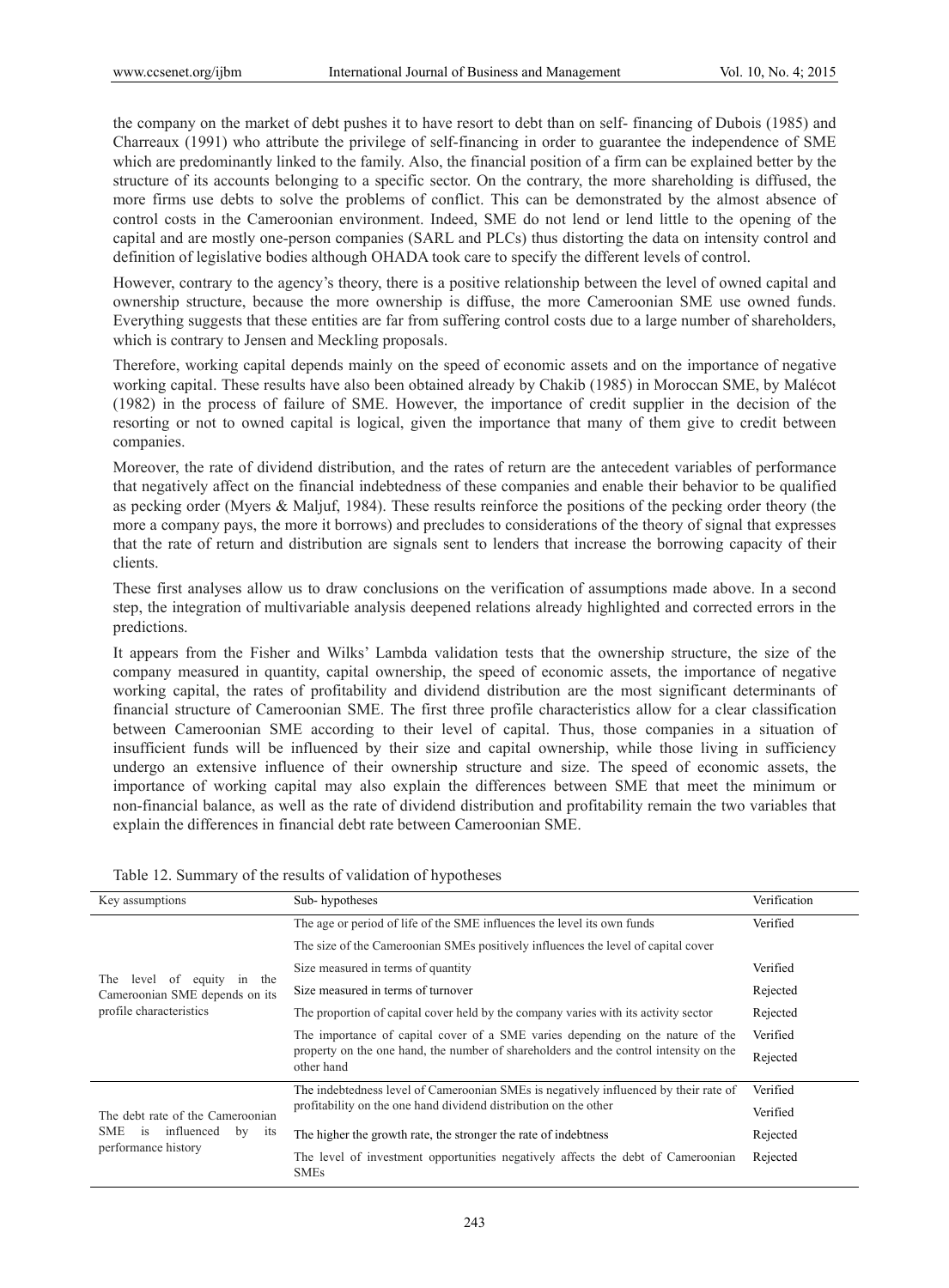|                                                                                                     | Debt is negatively correlated with the risk of activity                                         | Rejected |
|-----------------------------------------------------------------------------------------------------|-------------------------------------------------------------------------------------------------|----------|
| The importance of working capital<br>of Cameroonian SME depends on<br>its operating characteristics | The level of working capital of the company varies with the speed of rotation                   | verified |
|                                                                                                     | economic assets and / or speed of rotation of stocks                                            | Rejected |
|                                                                                                     | working capital of Cameroonian SMEs depends on the duration of the supplier credit              | Verified |
|                                                                                                     | and customer credit                                                                             | Rejected |
|                                                                                                     | The more need for working capital by a company, the greater its working capital is<br>increased | Verified |

#### **References**

- Allouche, J., & Amann, B. (1995). Le retour triomphant du capitalisme familial. In De Jacques Cœur à Renault (Eds.), *Gestionnaire et Organisations*. Presses de l'Université des Sciences sociales de Toulouse.
- Bédué, A. (1997). *Les déterminants de la structure financières des entreprises françaises*. Thèses de Doctorat, Université de Paris Nanterre.
- Biais, B., Hillion, P., & Malécot, J. F. (1995). La structure financière des entreprises : une investigation sur données françaises. *Economie et Prévision*, *120*(4), 15-28.
- Bourdieu, J., & Colin-Sédillot, B. (1993). Structure du capital et coûts d'information: le cas des entreprises françaises à la fin des années 80. *Economie et Statistique*, 87-100. http://dx.doi.org/10.3406/estat.1993.5812
- Carpentier, C., & Suret, J. M. (1999). Stratégies de financement des entreprises françaises: Une analyse empirique. *Serie Scientifique* (CIRANO), 99-109.
- Carpentier, C., & Suret, J. M. (2000). Pratique et théorie du financement: le cas de la France. *Finance*, *21*(1), 9-34.
- Chakib, E. F. (1985). Contribution à l'étude de l'insuffisance des fonds propres dans les PME industrielles: Le cas des PMEI marocaines. *Thèse de Doctorat*.
- Charreaux, G. (1991). Structures de propriété, relation d'agence et performance financière. *Revue Economique*, *3*, 521-552.
- Colot, O. (2005). La transmission des PME-Résultats de l'enquête. *Qualiera*, Université de Mons- Hainaut, 69.
- Colot, O., & Croquet, M. (2007). Le caractère familial d'une PME influence-t-il le niveau d'endettement financier. *La Revue du Financier*, *164*, 72-90.
- Cordier, J., & Sicsic, P. (1999). Endettement des entreprises: Peut-on parler d'un rationnement de crédit? *Revue D'Economie Financière,* 163-175.
- Croquet, M., Heldenbergh, A., & Pozniak, L. (2013). Profils de financement des grandes entreprises: Le cas de la Belgique. *La Revue des Sciences de Gestion, Direction et Gestion,* 111-129.
- De Jong, A., & Van, D. R. (1998). Determinants of leverage and agency problems. *Tilburg University, Center for Economic Research*.
- Desbrières, Ph., & Dumontier, P. (1989). Dettes ou fonds propres: Comment choisir? *Revue Française De Gestion*, 5-14.
- Dubois, M. (1985). Les déterminants de la structure financière: Le cas des grandes entreprises françaises. *Finance*, *6*, 42-70,
- Fazzari, S. M., Hubbard, R. G., & Peterson, B. C. (1988). Financing constraints and corporate investment. *Brooking papers in Economic Activity*, *1*, 141-206
- Fontaine P., & Njiokou, C. (1996). Les déterminants de la structure financière: une comparaison international. *Banque Et Marchés*, *24*, 121-134,
- Fotsa, L. L. (2014). Mésofinance: Une analyse des déterminants de l'accès au crédit des petites entreprises dans u contexte de mutation de l'industrie de la microfinance. *La Revue du Financier,* 35, 85-97.
- Gaud, P., & Jani, E. (2002). Déterminants et dynamique de la structure du capital des entreprises suisses: Une étude empirique. *Cahiers De Recherche,* 12.
- Harris, M., & Raviv, A. (1988). Corporate control contest and capital structure. *Journal of financial Economics, 20*, 55-86. http://dx.doi.org/10.1016/0304-405X(88)90040-2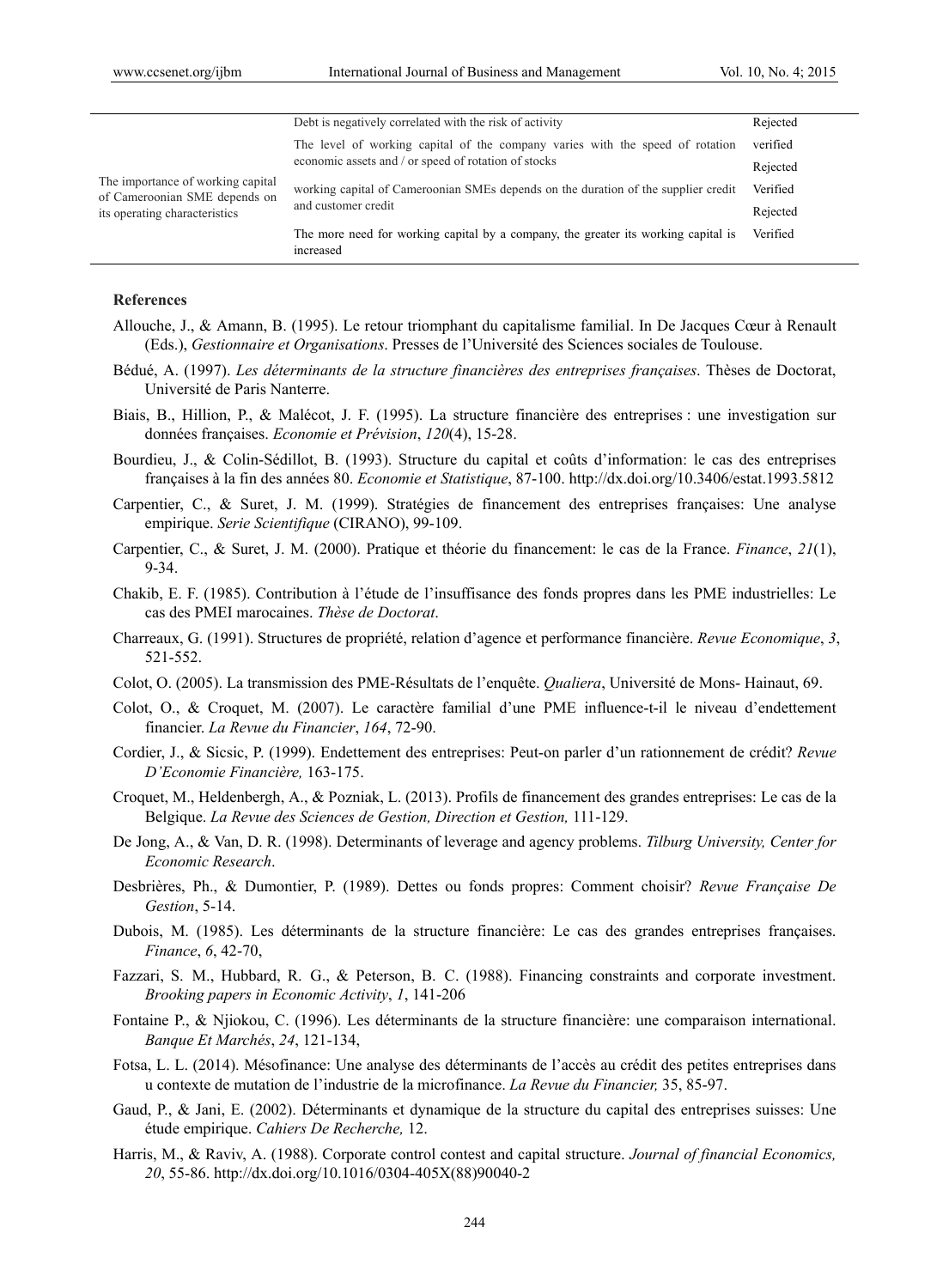Harris, M., & Raviv, A. (1991). The theory of capital structure. *Journal of Finance*, *46*(1), 297-355.

- Hirigoyen, G. (1982). Le comportement financier des moyennes entreprises industrielles familiales. *Banques*, *417*, 588-593.
- Jensen, M. C., & Meckling, W. H. (1976). The Theory of the firm: managerial behaviour, agency costs and capital structure. *Journal of Financial Economics*, *3*, 305-360. http://dx.doi.org/10.1016/0304-405X(76)90026-X
- Johnson, S. A. (1997). An empirical analysis of the determinants of corporate debt ownership structure", *European Economic Review*, *44*, 281-304.
- Kremp, E., & Stôss, E. (1999). L'endettement des entreprises industrielles françaises et allemandes: Des évolutions distinctes malgré des déterminants proches. *Economie et Statistique,* 341-342.
- Lefilleur, J. (2009). Financer lesPME dans un contexte de forte asymétrie d'information. In le financement des PME en Afrique subsaharienne, Secteur privé et développement. *La revue de Proparco,* (1), 14-16.
- Leland, H. E., & Pyle, D. H. (1977). Informational asymetries, financial structure and financial intermediation. *Journal of Finance*, *32*(2), 45-63.
- Maî Django, T., & Tsapi, V. (2013). Determinants factors of dividend distribution in Cameroon companies. *African Journal of Business Management, 7*(7), 579-590.
- Malécot, J. F. (1982). Les défaillances : un essai d'explication. *Gestion*, 37.
- Meyers, S. C. (1977). Determinants of corporate borrowings. *Journal of Financial Economics, 5*, 147-175. http://dx.doi.org/10.1016/0304-405X(77)90015-0
- Meyers, S. C., & Majluf, N. S. (1984). Corporate financing and investment decisions when firms have information that investors do not have. *Journal of Financial Economics*, *13*.
- Miller, M. H. (1977). Debt and taxes. *Journal of Finance*, *32*(2), 261-275.
- Mulkay, B., & Sassenou, M. (1995). La hiérarchie des financements des investissements des PME. *Revue Economique*, *46*(2), 345-363.
- Ndoume, E. (2003). Les fondements et développement de la structure financière des entreprises : une synthèse théorique et empirique. *Revue des Sciences de Gestion, Direction et Gestion*, 99-114.
- Nekhili, M. (1994). *Choix entre la dette bancaire et la dette obligatoire par les firmes françaises*. Thèse de Doctorat, Université de Bourgogne.
- Poincelot, E. (1999). Le rôle de l'endettement dans le contrôle du comportement managérial: le cas des firmes dégageant du free cash-flow. *Finance, contrôle et Stratégie, 2*(1), 75-89.
- Rainelli-Lemontagner, H. (1998). Structure du capital et secteur d'activité: étude sur des données internationals. In *Marchés financiers et gouvernement de l'entreprise*: *Actes des XIVè journées nationales des IAE*.
- Rajan, R., & Zingales, L. (1995). What do we know about capital structure? Some evidence from international data. *Journal of Finance*, *50*, 1421-1460.
- Redis, J. (2002). Contribution à la connaissance du financement des entreprises en France. Evolution du comportement de financement des sociétés françaises cotées et pouvoir explicatif des modèles théoriques (1960-1996). Thèse pour Doctorat ès Sciences de Gestion, Université Montesquieu Bordeaux IV.
- Redis, J. (2004). Les déterminants internes de la structure financière des sociétés françaises cotées. *Revue des Sciences de Gestion, Direction et Gestion*, 105-122. http://dx.doi.org/10.1051/larsg:2004042
- Remmars, L. Stonehill, A., Wright, R., & Beekhuisen, T. (1974). Industry and size as debt ratio determinants in manufacturing internationally*. Financial Management*, 24-32.
- Romieu, N., & Sassenou, N. (1996). Quels liens établir entre la structure d'actionnariat de la firme et ses performances économiques et financières? *Flash, Caisse des Dépôts et Consignations*, 96-101.
- Ross, S. (1977). The determination of financial structure: the incentive signaling approach. *Bell Journal of Economics*, *8*, 23-40.
- Scott, J. H. (1976). A theory of optimal capital structure. *Bell Journal of Economics*, 33-54. http://dx.doi.org/10.2307/3003189
- Shuetrim, G., Lowe, P., & Morling, S. (1993). The determinants of corporate leverage: a panel data analysis.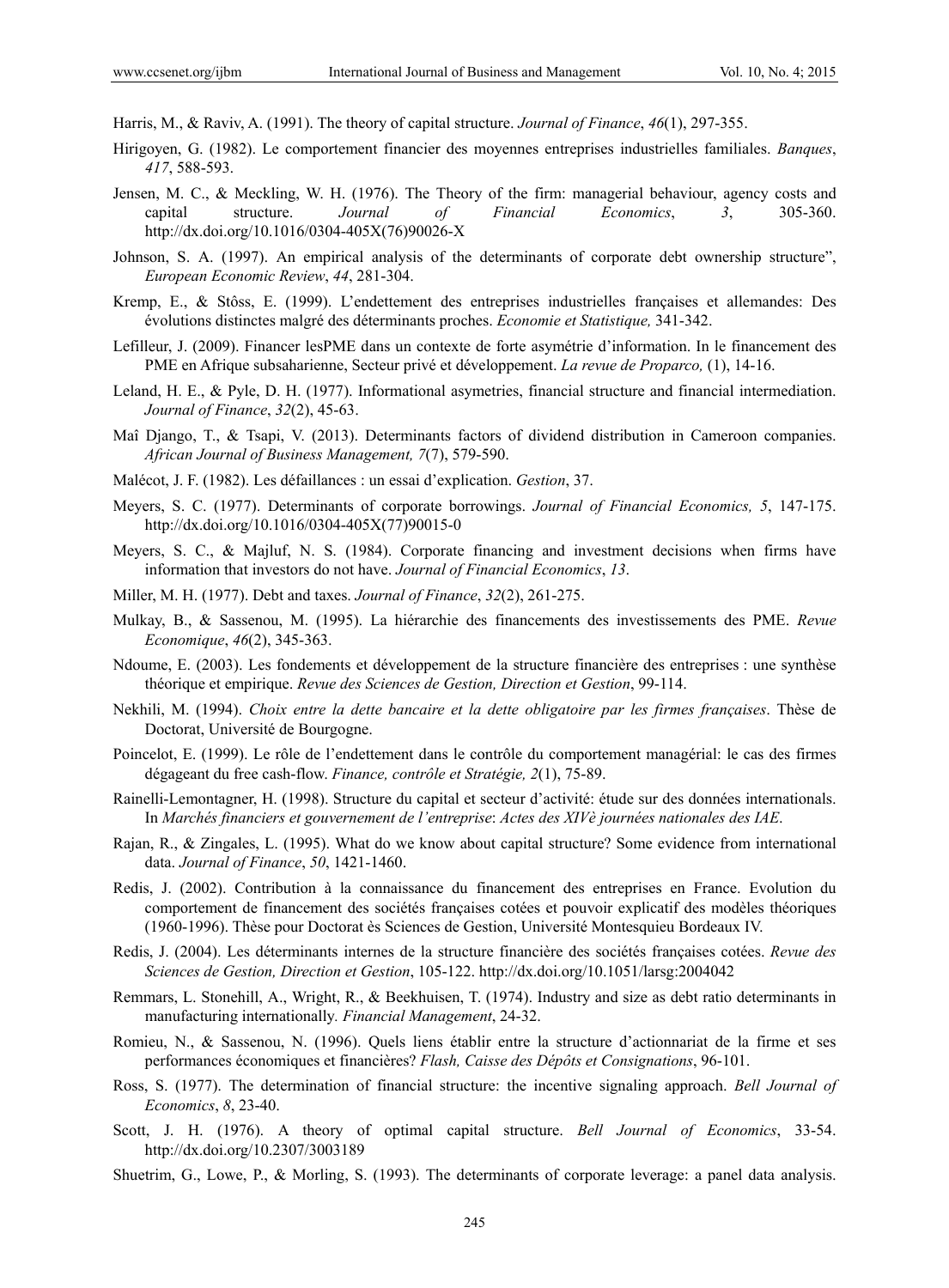*Reserve Bank of Australia*, 1-52.

- Stiglitz, J., & Weis, A. (1981). Credit rationing in markets with imperfect information. *American Economic Review*, *71*, 393-410.
- Stulz, R. (1988). Managerial control of voting rights: financing policies and the market for corporate control. *Journal of financial Economics, 20*, 25-54.
- Tioumagneng, A. (2012). Banques et comportement d'endettement des enterprises. *Revue Recherches En Sciences De Gestion*, *89*, 81-99.
- Toy, N., Stonehill, A., Remmers, L., Wright, R., & Beekhuisen, T. (1974). A comparative international study of growth, profitability and risk as determinants of corporate debt ratio in manufacturing sectors. *Journal of Financial and Quantitative Analysis*, 875-886. http://dx.doi.org/10.2307/2329684
- Trahan, E. A., & Gitman, L. J. (1995). Bridging the theory-practice gap in corporate finance: a survey of chief financial officers. *The Quartely Review of Economics and Finance, 35*(1), 73-87. http://dx.doi.org/10.1016/1062-9769(95)90063-2
- Williamson, O. (1988). Corporate finance and corporate governance. *Journal of Finance, 43*, 567-591. http://dx.doi.org/10.1111/j.1540-6261.1988.tb04592.x

Yassine, L., (2013). Determinants of bank financing for small and medium enterprise. *Gestion*, 29-47.

Ziane, Y. (2004). La structure d'endettement des PME françaises: Une étude sur données de panel. *Revue Internationale PME*, *17*(1), 123-137.

#### **Appendix**

ANOVA <sup>d</sup>

| Model |            | sum of Square | df                 | Mean square | F      | Signification     |
|-------|------------|---------------|--------------------|-------------|--------|-------------------|
|       | Régression | 4,370         |                    | 4,370       | 32,903 | $,000^a$          |
|       | Résidu     | 7,969         | 60                 | , 133       |        |                   |
|       | Total      | 12,339        | 61                 |             |        |                   |
| 2     | Régression | 5,727         | $\mathcal{L}$<br>∠ | 2,863       | 25,551 | ,000 <sup>b</sup> |
|       | Résidu     | 6,612         | 59                 | ,112        |        |                   |
|       | Total      | 12,339        | 61                 |             |        |                   |
| 3     | Régression | 6,374         | 3                  | 2,125       | 20,660 | $0.00^{\circ}$    |
|       | Résidu     | 5,965         | 58                 | ,103        |        |                   |
|       | Total      | 12,339        | 61                 |             |        |                   |

*Note.*<sup>a</sup> Predicted values: (constants), shareholder structure;<sup>b</sup> Predicted values: (constants), shareholder structure, Size (number of employees); <sup>c</sup> Predicted values:(constants), shareholder structure, Size (number of employees), capital ownership; <sup>d</sup> Independent variable: importance of Equities (Equities/Total debt).

#### ANOVA<sup>c</sup>

| Model |            | sum of Square | df | Mean square |        | Signification     |
|-------|------------|---------------|----|-------------|--------|-------------------|
|       | Régression | 9,129         |    | 9,129       | 14,426 | $,000^a$          |
|       | Résidu     | 37,968        | 60 | ,633        |        |                   |
|       | Total      | 47,097        | 61 |             |        |                   |
| 2     | Régression | 14,718        |    | 7.359       | 13.409 | ,000 <sup>b</sup> |
|       | Résidu     | 32,379        | 59 | ,549        |        |                   |
|       | Total      | 47,097        | 61 |             |        |                   |

*Note.* <sup>a</sup> Predicted values: (constants), speed of economics assets; <sup>b</sup> Predicted values: (constants), speed of economics assets, importance of negative working capital; <sup>c</sup> Independent variable: Working capital.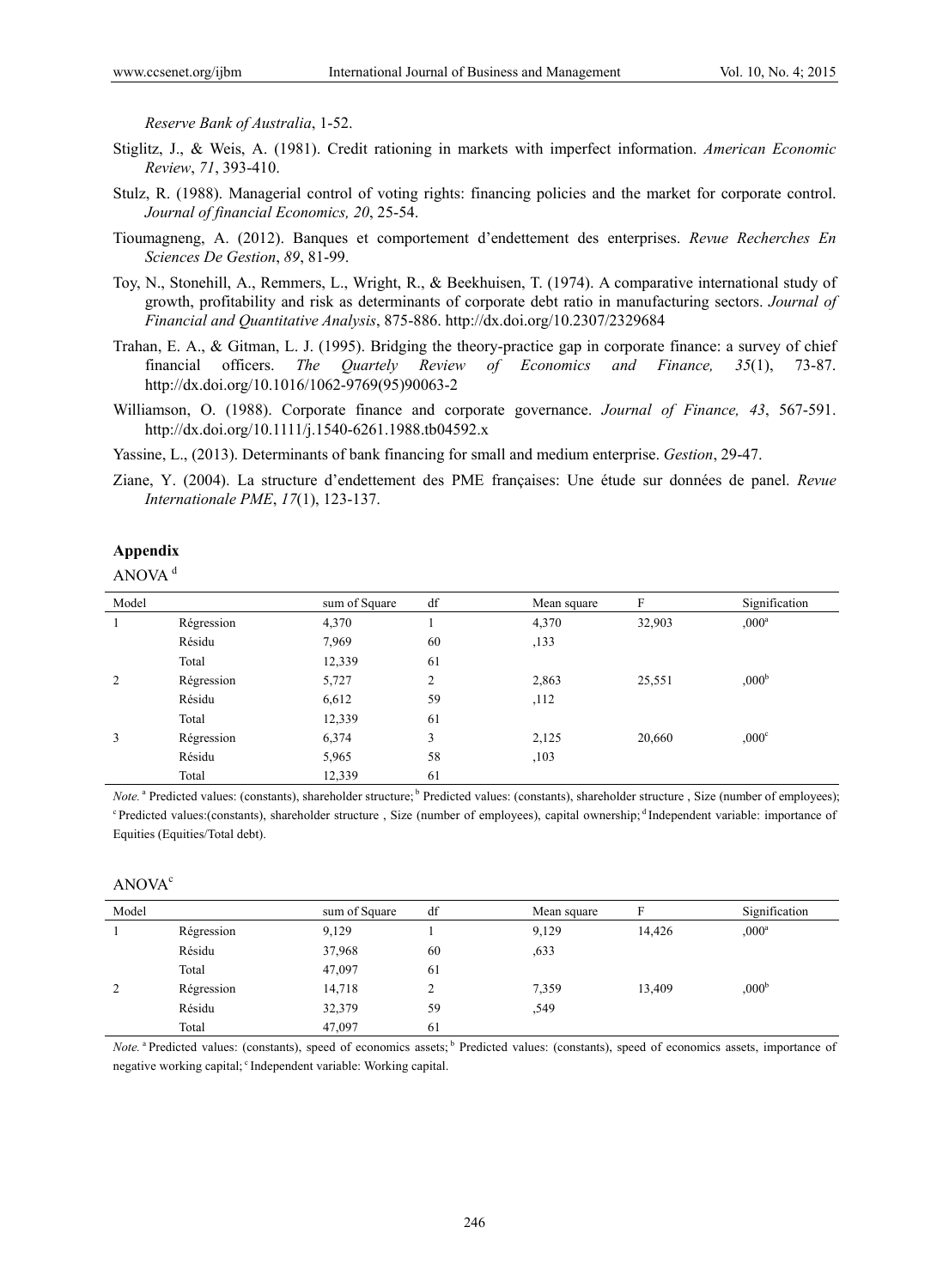| Model         |            | sum of Square | df | Mean square |        | Signification     |
|---------------|------------|---------------|----|-------------|--------|-------------------|
|               | Régression | 3,065         |    | 3,065       | 15,790 | 000a              |
|               | Résidu     | 11,645        | 60 | ,194        |        |                   |
|               | Total      | 14,710        | 61 |             |        |                   |
| $\mathcal{L}$ | Régression | 3,896         | ∸  | 1,948       | 10,627 | ,000 <sup>b</sup> |
|               | Résidu     | 10,814        | 59 | ,183        |        |                   |
|               | Total      | 14,710        | 61 |             |        |                   |

#### ANOVA<sup>c</sup>

Note.<sup>a</sup> Predicted values: (constants), Rate of dividend distribution.

<sup>b</sup> Predicted values: (constants), Rate of dividend distribution, profitability.

c Independent variable: Financial debt rate.

#### Table 1. Results of reclassification<sup>a</sup>

IMPORTANCE OF EQUTIES

|                                                    | $Classe(s)$ d'affectation prévue $(s)$                      |          |       |
|----------------------------------------------------|-------------------------------------------------------------|----------|-------|
|                                                    | Insufficiency of capital cover Sufficiency of capital cover |          |       |
| Importance of equities cover (Equities/Total debt) |                                                             |          | Total |
| Original Quantity Insufficiency Of capital cover   | 17                                                          | 0        | 17    |
| Sufficiency of Cover capital                       | 6                                                           | 39       | 45    |
| %Insufficiency Of capital cover                    | 100.0                                                       | $\Omega$ | 100.0 |
| Sufficiency of Cover capital                       | 13.3                                                        | 86.7     | 100.0 |

*Note.* 90.3% of original observations classified correctly.

#### Table 2. Results of reclassification<sup>a</sup>

#### FINANCIAL DEBT

| Financial debt rate                          | $Class(es)$ of scheduled assignment $(s)$ |                                                                       |       |  |
|----------------------------------------------|-------------------------------------------|-----------------------------------------------------------------------|-------|--|
|                                              | debt                                      | Low rate of financial Medium to high rate of financial Total<br>debts |       |  |
| Original Quantity Low rate of financial debt | 27                                        | 11                                                                    | 38    |  |
| Medium to High rate Of financial debt        |                                           | 19                                                                    | 24    |  |
| % Low rate of financial Debt                 | 71.1                                      | 28.9                                                                  | 100.0 |  |
| Medium to high rate Of financial debt        | 20.8                                      | 79.2                                                                  | 100.0 |  |

*Note.* 74.2 original observations classified correctly.

# Table 3. Results of reclassification<sup>a</sup> Respect of financial equilibrium

| Working capital                                           | $Class(es)$ of scheduled assignment $(s)$ |         |    |                   |             |    |           |      |       |
|-----------------------------------------------------------|-------------------------------------------|---------|----|-------------------|-------------|----|-----------|------|-------|
|                                                           | Non                                       | respect | of | Financial Respect |             | of | Financial |      | Total |
|                                                           | equilibrium                               |         |    |                   | equilibrium |    |           |      |       |
| Original Quantity non respect of the minimum financial 35 |                                           |         |    |                   |             |    |           |      | 42    |
| equilibrium                                               |                                           |         |    |                   |             |    |           |      |       |
| Respect of the minimum                                    |                                           |         |    |                   |             |    |           |      |       |
| Financial equilibrium 2                                   |                                           |         |    |                   |             |    |           | 10   | 16    |
| % non-respect of the minimum financial equilibrium        | 83.5                                      |         |    |                   | 11.9        |    |           | 4.8  | 100.0 |
| Respect of the minimum                                    | 50.0                                      |         |    |                   | 25.0        |    |           | 25.0 | 100.0 |
| Financial equilibrium 2                                   | 37.5                                      |         |    |                   | 0.0         |    |           | 62.5 | 100.0 |

*Note.* a. 74.2 original observations classified correctly.